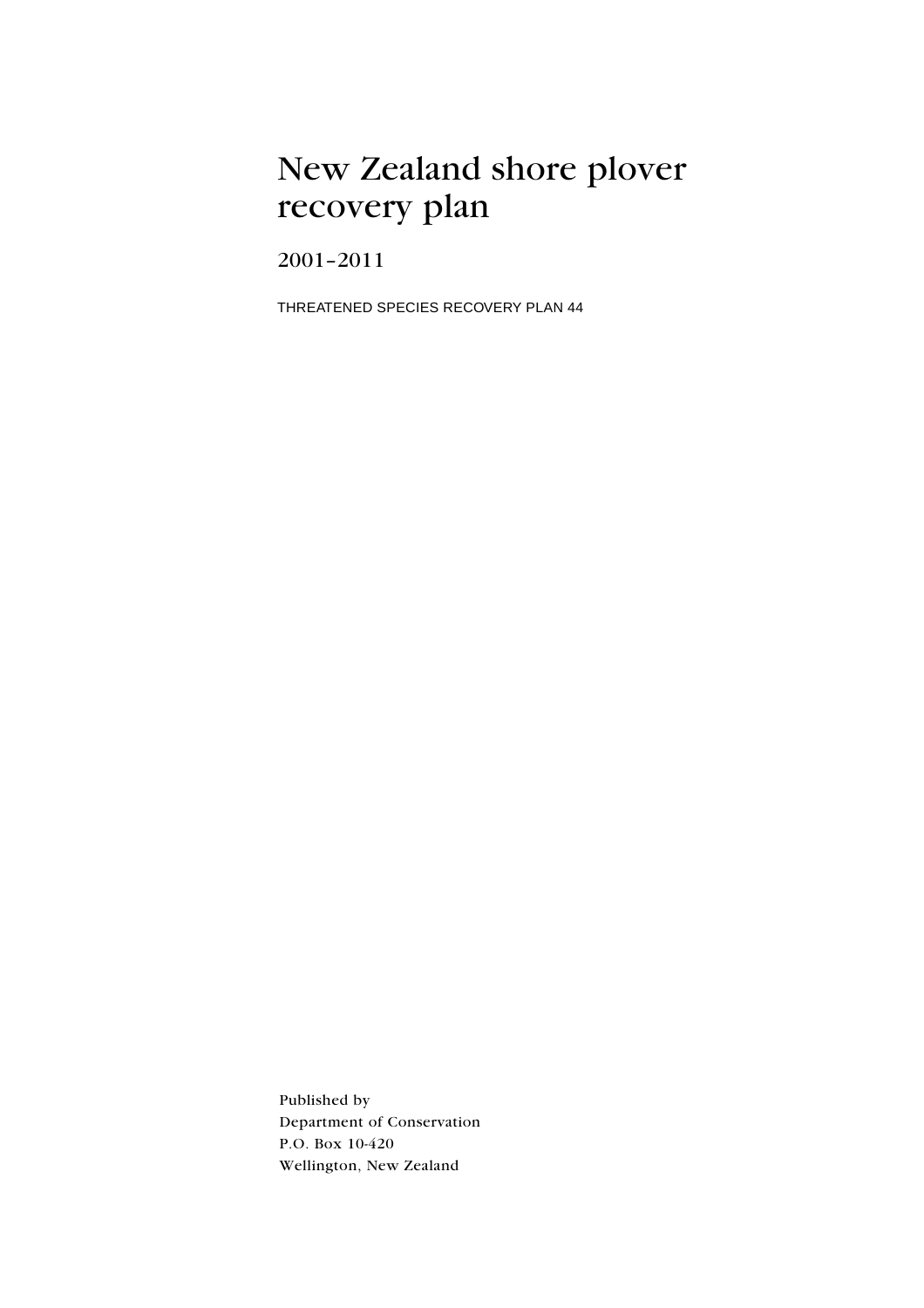© June 2001, Department of Conservation

ISSN 1172-6873 ISBN 0-478-22066-9

Cover: Male New Zealand shore plover. (Colin Miskelly)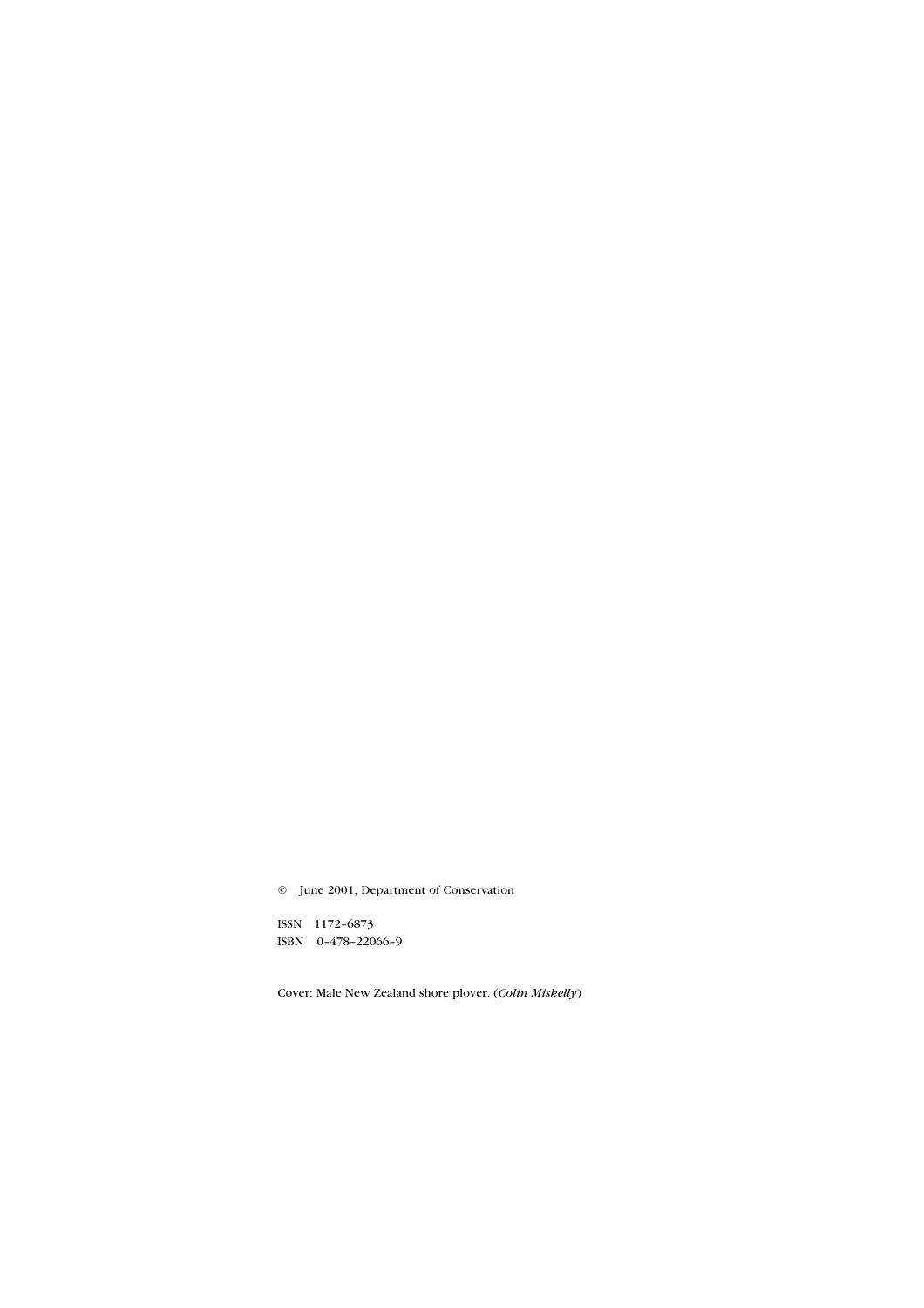## **CONTENTS**

| Recovery plans |                                                  |             |  |  |
|----------------|--------------------------------------------------|-------------|--|--|
| 1.             | Introduction                                     | 5           |  |  |
| 2.             | Past/present distribution and population numbers | 5           |  |  |
| 3.             | Cause of decline and present-day threats         | 7           |  |  |
| 4.             | Species ecology and biology                      | $\,$ 8 $\,$ |  |  |
| 5.             | Past conservation efforts                        | 9           |  |  |
| 6.             | Recovery goal                                    | 10          |  |  |
| 7.             | Options for recovery                             | 11          |  |  |
| 8.             | Objectives for term of plan                      | 12          |  |  |
| 9.             | Work plan                                        | 12          |  |  |
| 10.            | Review date                                      | 22          |  |  |
| 11.            | References                                       | 22          |  |  |
|                | Appendix 1                                       |             |  |  |
|                | Prospective release sites for shore plover       | 24          |  |  |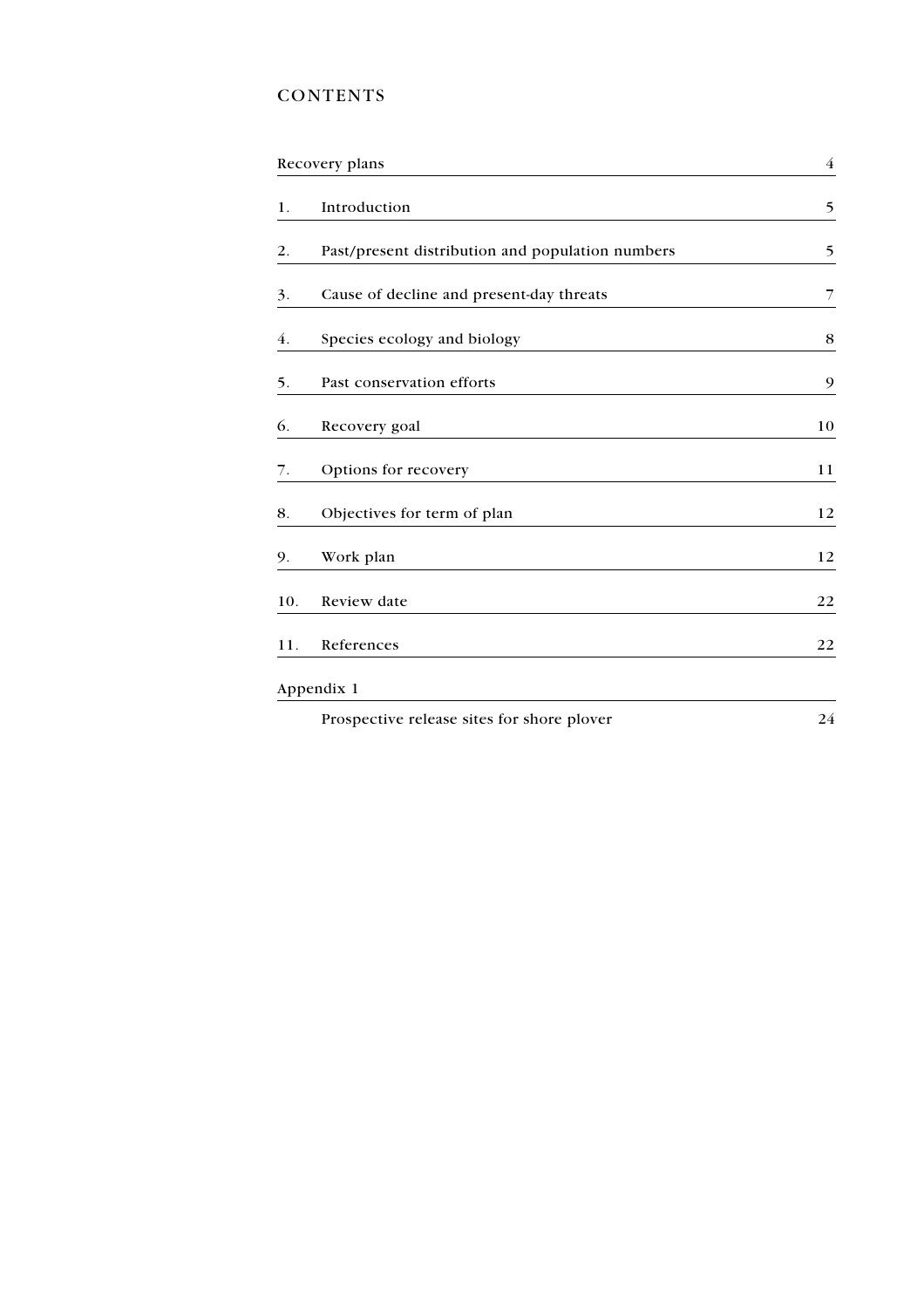## <span id="page-3-0"></span>**Recovery plans**

This is one of a series of recovery plans published by the Department of Conservation. Recovery plans are statements of the Department's intentions for the conservation of particular plants and animals for a defined period. In focusing on goals and objectives for management, recovery plans serve to guide the Department in its allocation of resources, and to promote discussion amongst a wider section of the interested public.

After a technical report which had been refined by scientists and managers both within and outside the Department had been prepared, a draft plan was produced in 1997 (Kennedy et al. 1997). The current plan covers recent developments in NZ shore plover recovery. A review of this plan is due after ten years (in 2011), or sooner if new information leads to proposals for a significant change in direction. This plan will remain operative until a reviewed plan is in place.

The Department acknowledges the need to take account of the views of the tangata whenua and the application of their values in the conservation of natural resources. While the expression of these values may vary, the recovery planning process provides opportunities for consultation between the Department and the tangata whenua. Departmental Conservancy Kaupapa Atawhai Managers are available to facilitate this dialogue.

A recovery group consisting of people with knowledge of the New Zealand shore plover, and with an interest in their conservation has been established. The purpose of the New Zealand Shore Plover Recovery Group is to review progress in the implementation of this plan, and to recommend to the Department any changes which may be required as management proceeds. Comments and suggestions relating to the conservation of New Zealand shore plover are welcome and should be directed to the recovery group via any office of the Department or to the Biodiversity Recovery Unit.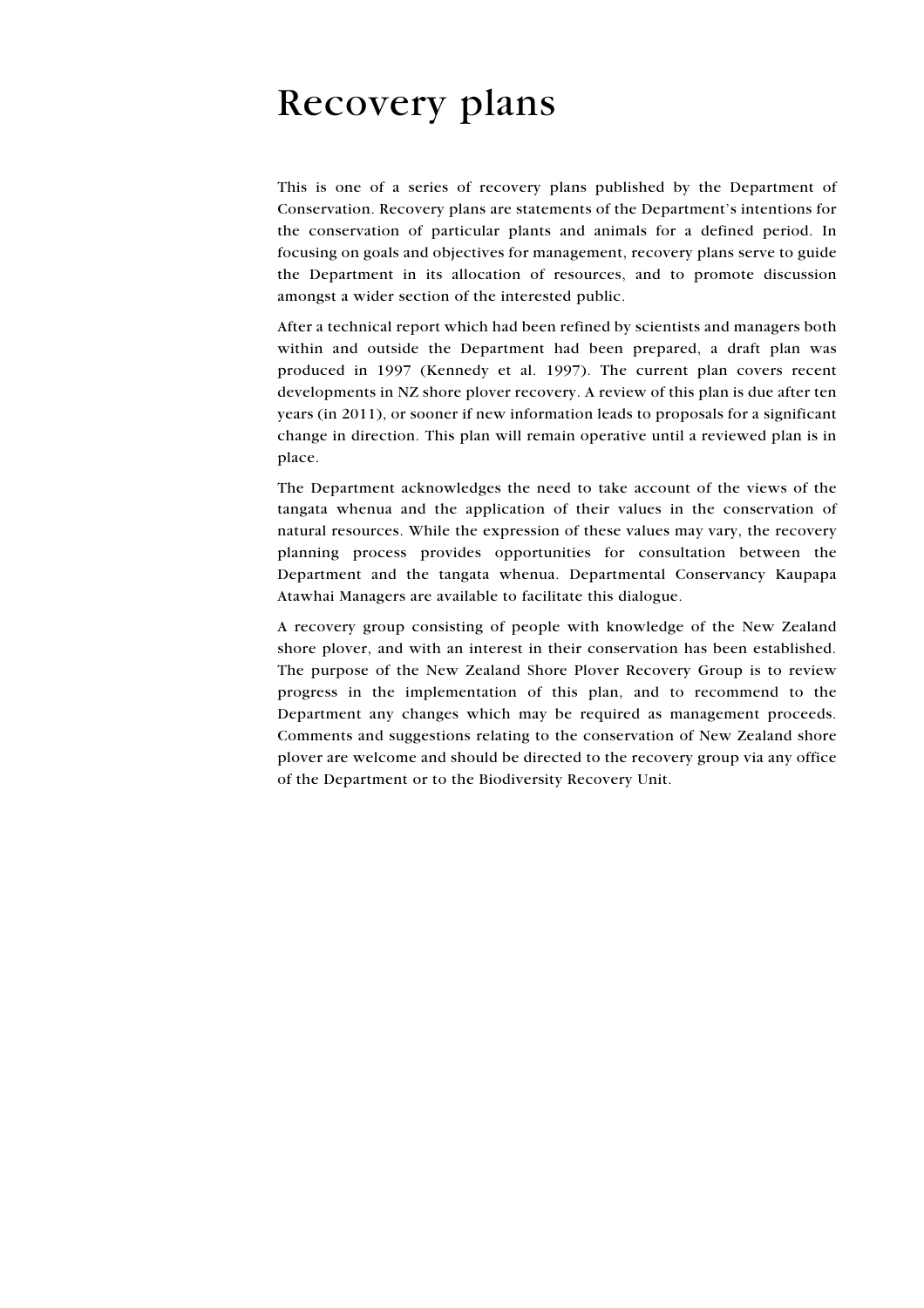## <span id="page-4-0"></span>Introduction  $\mathbf{1}$

The New Zealand shore plover Thinornis novaeseelandiae is one of the rarest plover species in the world. It is endemic to the New Zealand region. It was once widespread in coastal areas of New Zealand, but by the late 1800s became confined to the Chatham Islands.

The Department of Conservation presently ranks NZ shore plover as Category B, the second highest priority category for conservation management (Molloy & Davis 1994). NZ shore plover are also ranked as Endangered internationally by the IUCN Red List Categories (BirdLife 2000).

This plan sets out the recovery programme for NZ shore plover over the next ten years (2001–2011). It is largely based on a revised NZ shore plover recovery plan prepared by Kennedy et al. (1997), which itself was based on the first NZ shore plover recovery plan prepared by Davis (1987a). Recent developments in NZ shore plover recovery are covered in the present plan.

## Past/present distribution and  $2.$ population numbers

Historically, NZ shore plover were distributed throughout New Zealand (Oliver 1955). Past records of NZ shore plover sightings and the course of its decline have been documented in Davis (1987b). Until 1999 it was assumed that NZ shore plover were confined in the wild to one sedentary breeding population on Rangatira (South East Island) in the Chatham Islands. A second, remnant population of 21 NZ shore plover was discovered in February 1999 on Western Reef in the Chatham Islands. The tiny Western Reef population appears to have survived, undetected and completely separate from the Rangatira population, for a hundred years or more.

Recently, small populations have been established on Motuora in the Hauraki Gulf and Portland Island off Mahia Peninsula, Hawkes Bay, using captive-bred birds (Watson 1999; Fastier & Smith 1999; Smith 2000). Historically, NZ shore plover occupied a wide range of coastal habitats. These included exposed and sheltered rocky coast, sandy beaches, river mouths, mud and sand flats of estuaries. On Rangatira, which has no sandy beaches, they occupy rocky shore, salt meadow and tussockland. The Western Reef habitat is primarily rocky shore platform with little terrestrial vegetation present (S. O'Connor pers. comm.).

Comparisons with observations of the bird's distribution on Rangatira by Fleming (1939) and Dawson (1955) indicate that NZ shore plover numbers on Rangatira have declined. This decline is attributed to significant reductions in habitat area after the grazing of domestic stock ceased in 1961 and Rangatira's open spaces reverted to regenerating forest. Since 1970, when colour-banding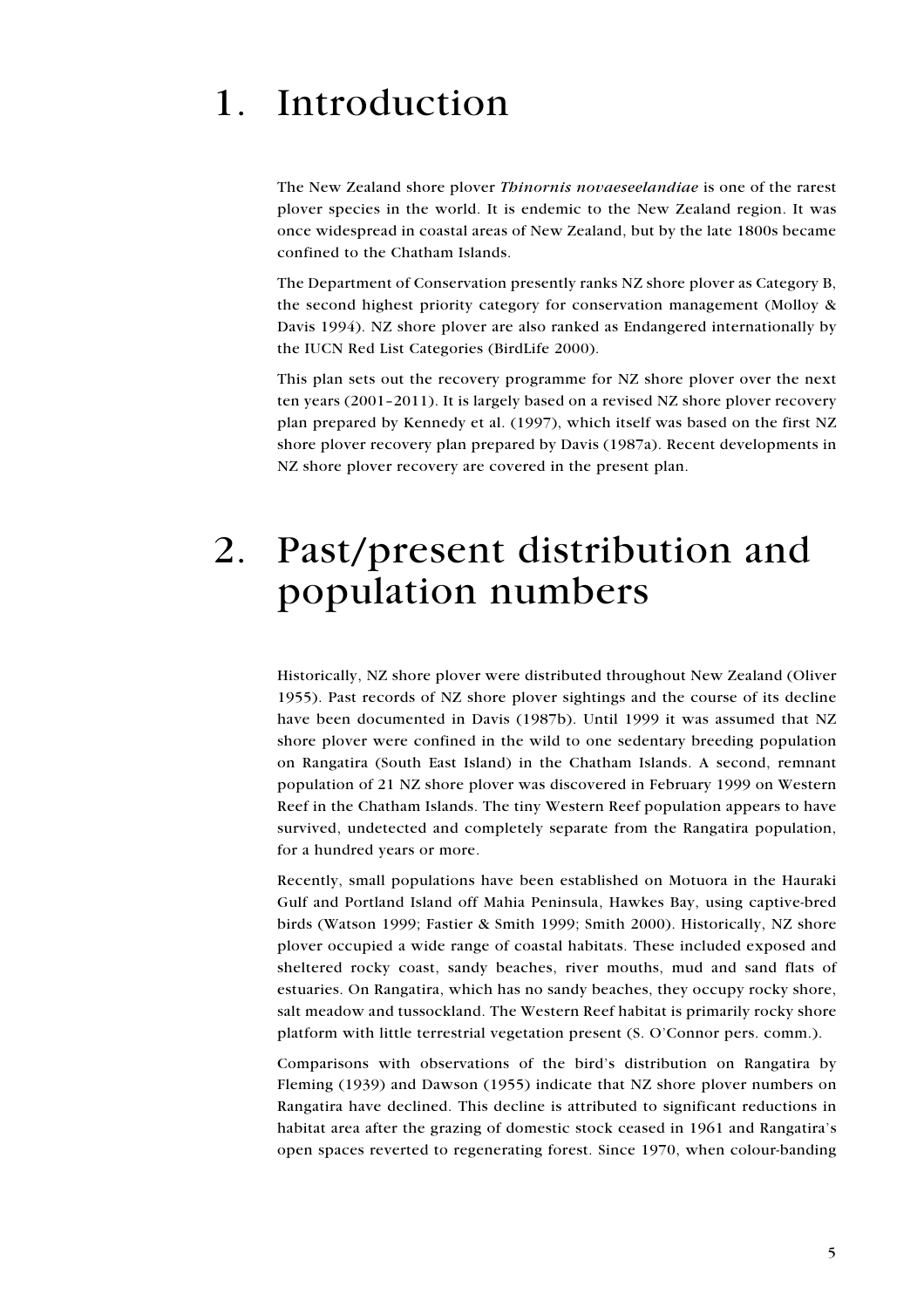NEW ZEALAND SHORE PLOVER



Figure 1. Distribution of NZ shore plover in 2001.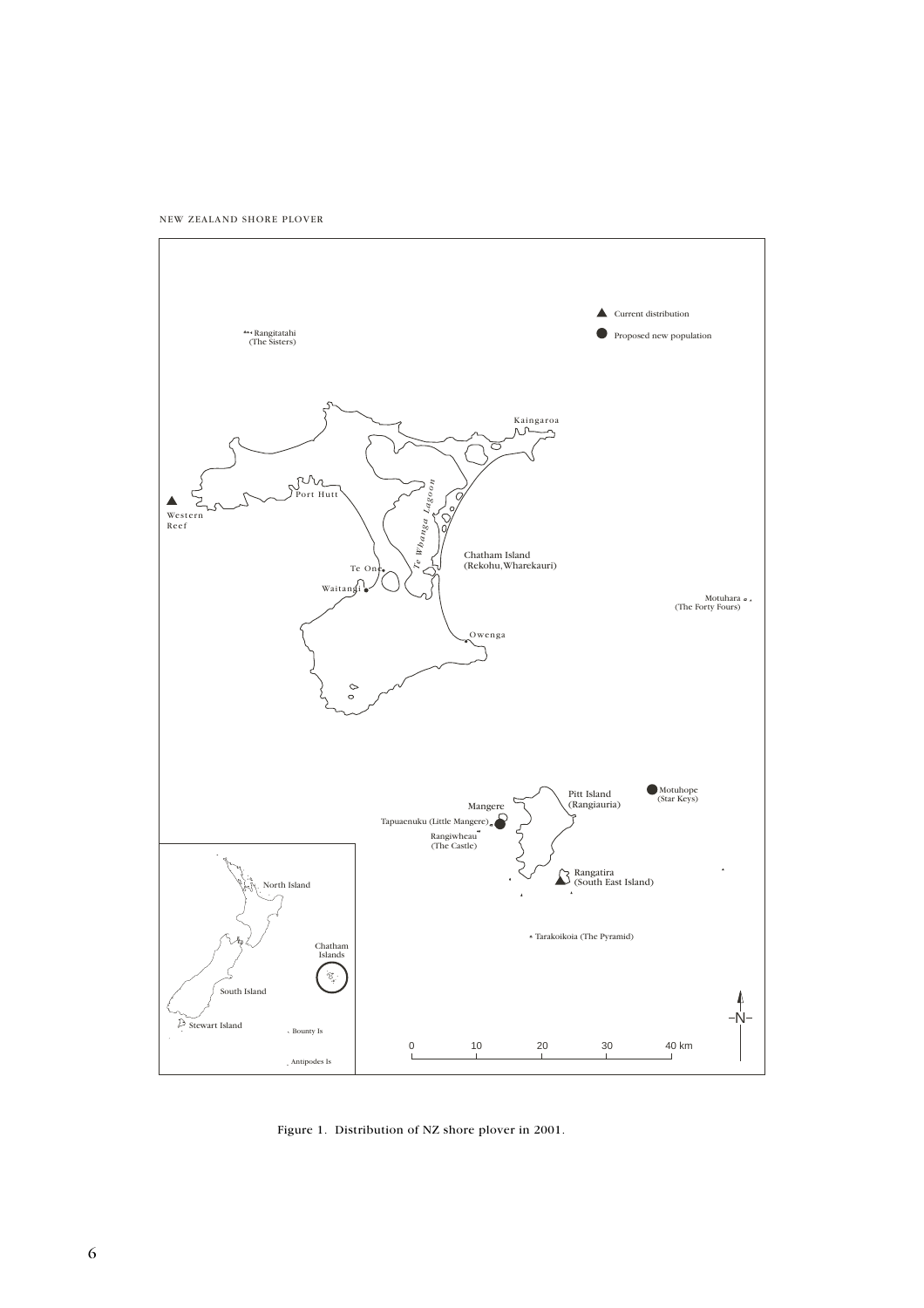<span id="page-6-0"></span>of the population began, the numbers have fallen further, though only slightly. The birds are now confined to the rocky shoreline and to an area known as 'The Clears', a broad flat plateau on Rangatira's exposed southern coast.

Regular census on Rangatira began in 1981 and shows that this population has remained relatively stable since then. Numbers have fluctuated between 37 and 45 breeding pairs, and between 100 and 130 individuals, although variable standards of monitoring have exaggerated these fluctuations (Dowding & Kennedy 1993).

Research from 1985 to 1988 (Davis 1987b), and 1992 to 1993 (Dowding & Kennedy 1993) has shown that the age structure of the population has remained constant, despite the severe constraints imposed on recruitment by habitat size. An average total of 128 NZ shore plover were recorded during three whole-island counts conducted at the beginning of the 1999/2000 breeding season (Gummer 2000). Over the last two seasons (1998/99 and 1999/ 2000) there has appeared to be a sex imbalance in the population, with more males than females (Thurley 1999, Gummer 2000). However, research by Davis (1987b) and Dowding & Kennedy (1993) showed a consistently even sex ratio among NZ shore plover on Rangatira. A single census conducted on Western Reef on 20 February 1999 recorded 15 males, five females and a single fledgling, all unbanded (O'Connor 2000). One female NZ shore plover that was bred on Rangatira in the 1997/98 season flew to Mangere at the end of that breeding season, and was still present a year later, before disappearing (O'Connor pers. comm.).

## Cause of decline and present-3. day threats

The probable causes of the NZ shore plover population decline were documented by Davis (1987a). The retreat of NZ shore plover from their traditional range coincided with the spread of introduced predators in New Zealand last century. Cats and Norway rats are proposed as the principal causes of loss on mainland New Zealand, since NZ shore plover disappeared after the arrival of these species but prior to the arrival of ship rats and mustelids (Dowding & Kennedy 1993). NZ shore plover disappeared from Mangere and Pitt Island after the introduction of cats. The survival of NZ shore plover on Rangatira and Western Reef is presumably due to their mammalian predator-free status.

The present-day threats to the survival of NZ shore plover on Rangatira are the introduction of predators, fire, and irruptions of disease. Visitors to the islands heighten these threats. A less immediate threat is the modification of habitat through natural and human-induced processes. As Rangatira's vegetation recovers from the effects of burning and grazing, breeding opportunity will be reduced by the loss of open spaces and low cover in the upper littoral zones and The Clears.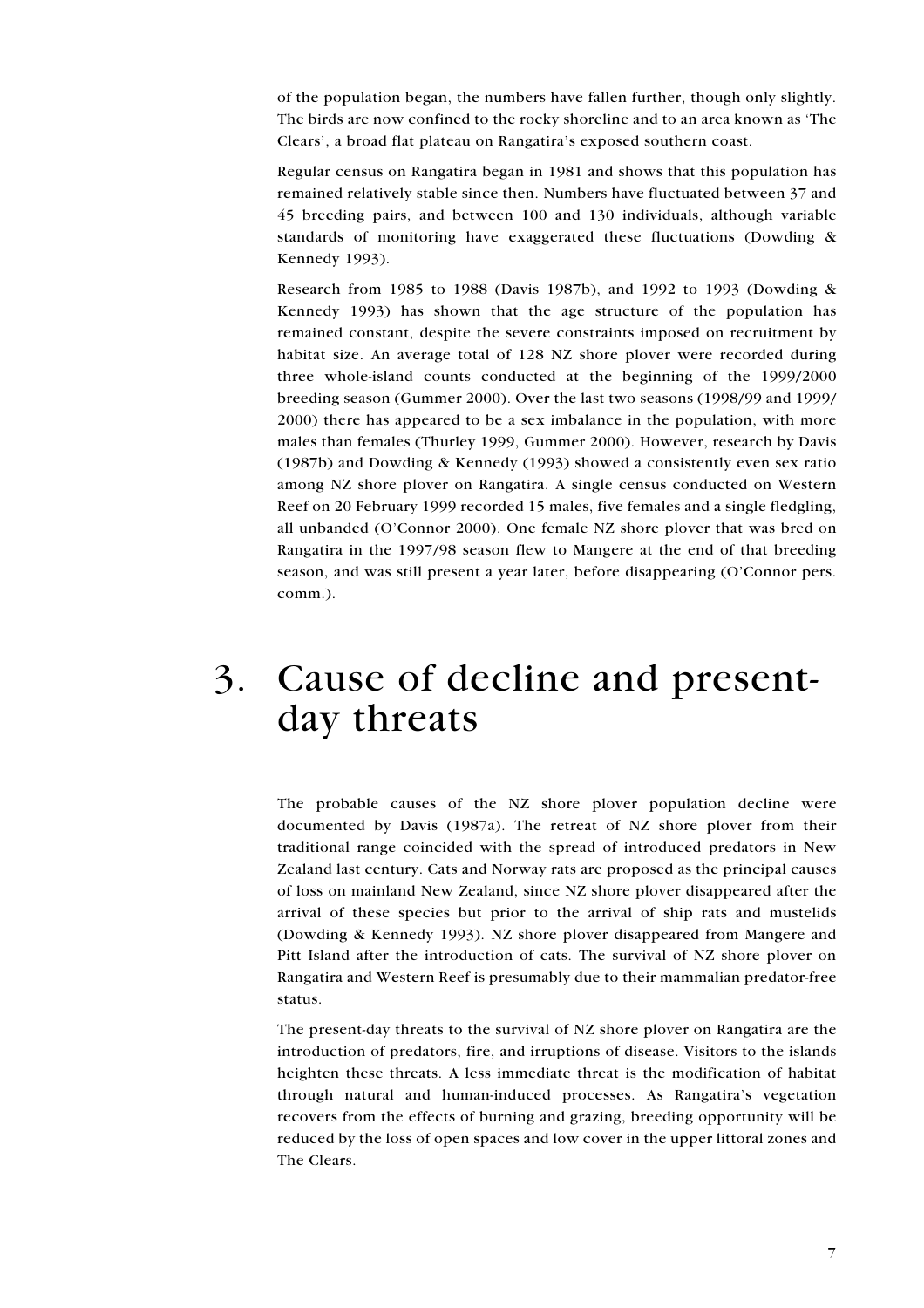<span id="page-7-0"></span>The impact of storm events has been proposed as a significant threat to NZ shore plover on Western Reef. However, birds have apparently survived here for 150 years so it appears that adults are able to survive storms even if eggs and chicks are lost. Storms are likely to impact severely on productivity in some years. If this were to occur for a number of years in succession, it might threaten the survival of this very small population. A further threat to the Western Reef population is human disturbance, leading to nests being crushed by seals, nest abandonment and chick starvation, or increased predation by skuas and gulls. The introduction of rodents or other predators or of disease are also threats to this population.

## $\overline{4}$ . Species ecology and biology

NZ shore plovers are medium-sized plovers. Sexes are fairly similar in size, although males are slightly larger in some measurements (Dowding & Kennedy 1993). They are sexually dimorphic; the female has more brown colouring on the cheeks and a more extensive black tip on the bill (Davis 1987a). Information on NZ shore plover ecology and biology on Rangatira is extensively covered by Davis (1987b), while Davis & Aikman (1997) documented aspects of NZ shore plover ecology on Motuora.

NZ shore plover form monogamous pair bonds, with each pair establishing a separate breeding territory. They are largely sedentary on Rangatira (including juveniles and unpaired adults). Fidelity to mates and breeding sites is high. Bulky nests are built under cover (vegetation or boulders) from early October. A clutch of two to three eggs is laid over long and irregular intervals. Both sexes share incubation of the eggs for 28 days, and share in raising of the chicks. The fledgling period is highly variable (31-63 days), and is related to habitat quality. The breeding season extends from September to April, with egg-laying peaking in October. Breeding is generally completed by mid-February.

NZ shore plover are a long-lived species, with a mean longevity of 6 years, and the oldest bird in the Rangatira population was at least 21 years of age. Productivity on Rangatira was a mean of 0.64 fledglings per pair (Davis 1987b). Mortality was highest in juveniles and in winter. The high juvenile mortality (possibly after emigration) may be the result of insufficient habitat on Rangatira. It is estimated that approximately 30% of the juvenile population could be removed annually without loss to overall recruitment to the breeding population (Davis 1987b). On Rangatira, NZ shore plover have not bred before two years of age, although many do not start breeding until later, due to a shortage of breeding territories. In captivity, however, individuals readily breed at one year. A female NZ shore plover on Motuora also bred at one year of age. A high proportion of non-breeding adults is found in the Rangatira population. This, along with the more-or-less constant number of breeding pairs, suggests that Rangatira is supporting the maximum number of breeding pairs possible.

NZ shore plover feed on a wide range of small-sized, locally abundant, marine and terrestrial invertebrates. The most abundant prey types are copepods,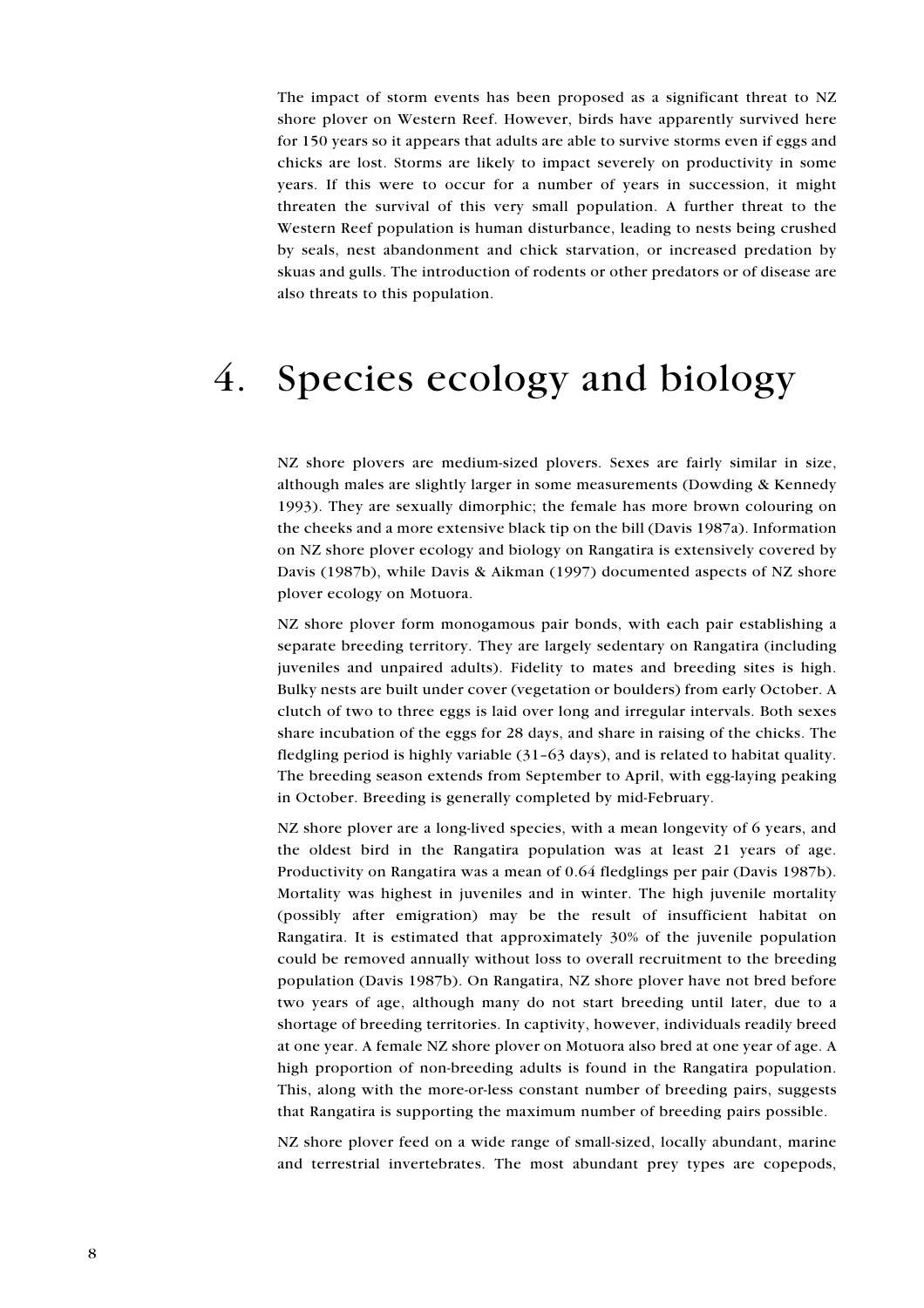<span id="page-8-0"></span>insect larvae, and amphipods. Chicks feed on smaller prey than adults and this limits their feeding sites to microhabitats such as freshwater seeps, where abundant small-sized prey are found (Davis 1987b).

#### $5<sub>1</sub>$ Past conservation efforts

Regular counts of the Rangatira population began in 1978 and have continued until the present day (files of NZ Wildlife Service—now Department of Conservation; Davis 1987a, 1987b; Dowding & Kennedy 1993; Thurley 1999; Gummer 2000). Until the late 1980s most shore plover were colour-banded, but band problems resulted in most colour bands being removed in the early 1990s. A banding trial was initiated at the beginning of 1998, when 21 NZ shore plover had colour bands applied using a different technique (Dowding 1998). The suitability of the new technique has now been judged successful and colour banding can resume where needed (Dowding 2000). NZ shore plover continued to be banded with numbered metal bands throughout the colour-banding trial. Preliminary research on shore plover habitat requirements and breeding biology from 1972 and 1974 (Flack 1976) were later comprehensively added to by Davis (1987b).

Three attempts to establish NZ shore plover on Mangere from 1970 to 1973 failed. Transferred birds either returned to Rangatira, or disappeared (Aikman 1995). Primary feathers were pulled in the 1972 release, and wing feathers were clipped in the 1973 release but the birds failed to establish. Both adults and juveniles were translocated. Research is currently under way to establish the movements and causes of loss among juvenile NZ shore plover on Rangatira (O'Connor 1999).

Fresh eggs were transferred to the National Wildlife Centre (NWC) and Otorohanga Zoological Park in the 1981/82 and 1982/83 breeding seasons, with poor hatching success and long-term survival. Further egg transfers took place to the NWC in the 1990/91 and 1993/94 and to NWC and Peacock Springs in the 1995/96 season, the progeny reared now forming the basis of captive stock. In March 2000 there were 33 birds in captivity at two institutions (23 at National Wildlife Centre, 10 at Peacock Springs) (Holland 2000).

In September 1994, releases of captive-reared NZ shore plover were initiated on Motuora in the Hauraki Gulf, after an initial habitat assessment (Davis 1994) concluded that the island could support NZ shore plover. Between September 1994 and March 2000, 75 NZ shore plover were released on Motuora. Predation by morepork and dispersal of birds to nearby mainland habitats was a significant problem with these releases, and by the end of 1998 only four birds remained on Motuora. However, both pairs nested, with one pair successfully fledging two offspring. Only one breeding pair remained on the island at the end of the 1999/2000 breeding season (Watson 2000). Concern at the low survival rate of NZ shore plover released on Motuora led to the search for an alternative site to establish a second population. Portland Island, off Mahia Peninsula, was selected and, in August 1998, 15 captive-bred NZ shore plover were released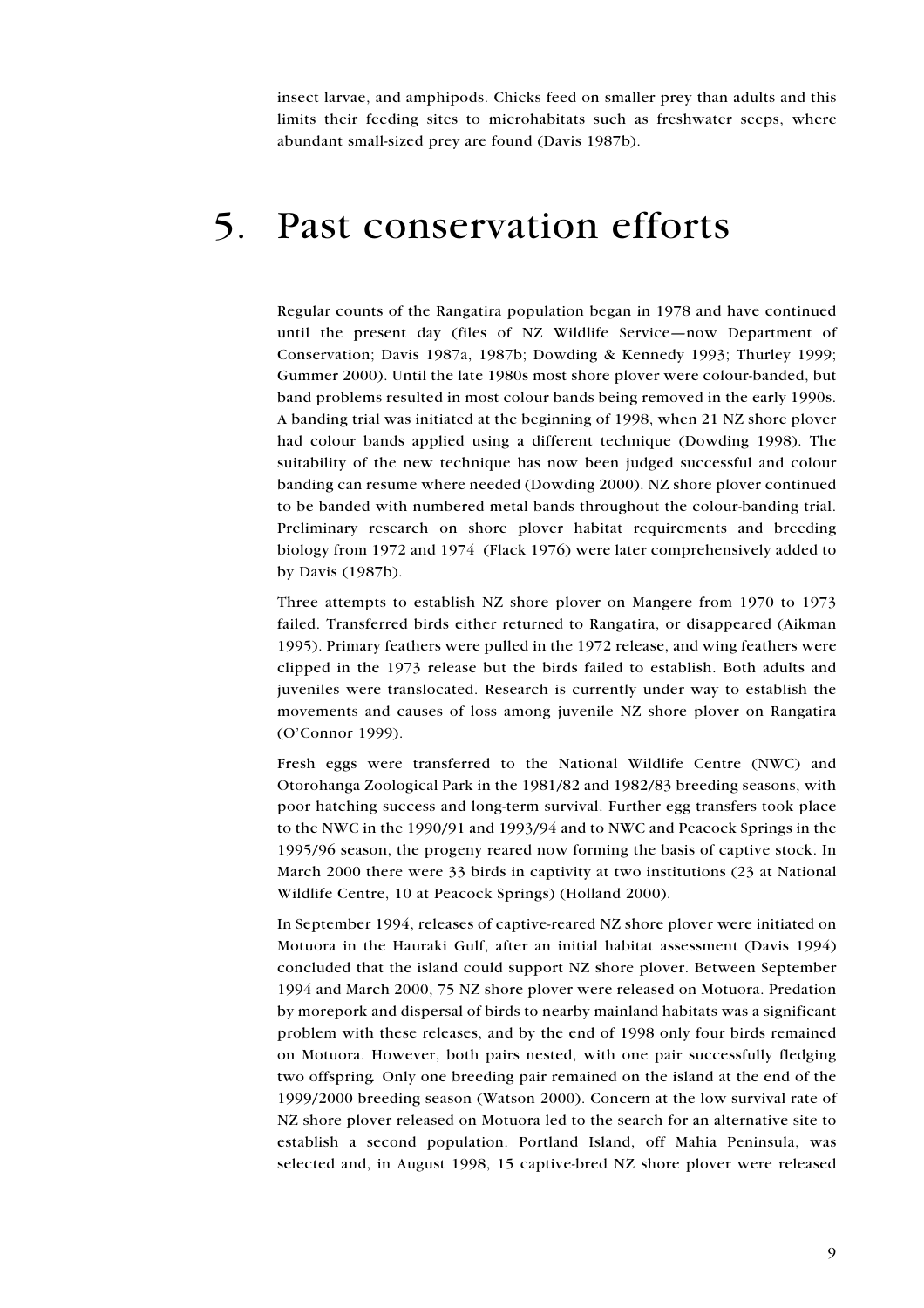<span id="page-9-0"></span>there. The rate of survival and retention of birds on the island was high compared with that on Motuora (10 birds remained on Portland by February 1999) and another 10 birds were released in July 1999. Three pairs bred on Portland Island in 1999/2000, fledging five chicks between them (M. Smith pers. comm.).

The Western Reef population was surveyed thoroughly after its discovery and, on 20 February 1999, 21 NZ shore plover were counted on the island. This comprised 15 males, 5 females and 1 juvenile (O'Connor 2000).

## 6. Recovery goal

Three goals are proposed—a long-term goal, a medium-term goal, and a shortterm goal. The short-term goal of five years is to be achieved by the year 2005, and a medium term goal of ten years is to be achieved by 2011, when this plan expires.

#### LONG-TERM GOAL

Restore NZ shore plover to sites in New Zealand and the Chatham Islands which cover parts of their original range.

### TEN-YEAR GOAL

Maintain and/or establish wild NZ shore plover at a total of five or more locations with a combined population of 250 or more birds

### THIS WILL CHANGE THE IUCN CONSERVATION RANKING OF NZ SHORE PLOVER FROM ENDANGERED TO VULNERABLE.

FIVE-YEAR GOAL

Protect self-sustaining populations of NZ shore plover on Rangatira and Western Reef, and establish at least one new population in the wild in New Zealand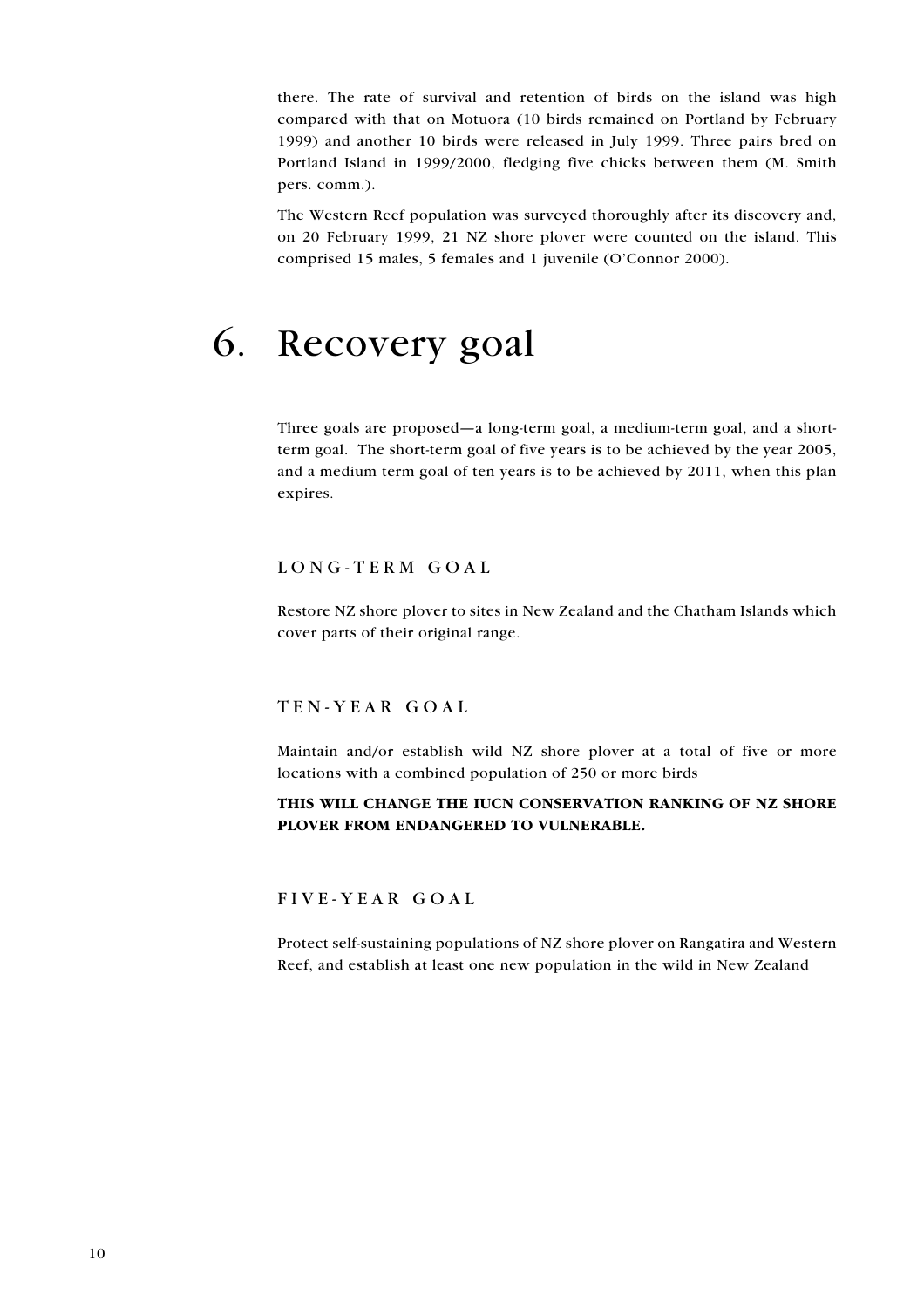#### $7.1$ OPTION 1

## Do nothing

This option is not recommended. If there were no further management efforts for NZ shore plover, it is unlikely that additional populations could be established. Evidence to date has shown that a large management input is required to maintain shore plover on Motuora, although the extent of management input required to sustain a population on Portland Island is yet to be determined. This would leave the species with two small populations and extremely vulnerable to extinction.

#### $7.2$ OPTION 2 (PREFERRED OPTION)

## Protect the NZ shore plover populations on Rangatira and Western Reef, restore habitat on Pitt Island, and establish new populations in the Chatham Islands and New Zealand

This is the preferred option for recovery. It is essential for the long-term survival of the species that further populations are established. Attempts to establish NZ shore plover populations on Motuora and Portland Islands are currently under way, and further locations for NZ shore plover establishment are proposed, including Mangere and the Star Keys. Removal of cats and weka from Pitt Island could allow the expansion of the Rangatira population, thereby increasing the security of the main population of the species. Protection of NZ shore plover on Western Reef is important as a second natural population. Establishment of additional populations would improve the conservation status (IUCN 1994) of NZ shore plover from Endangered to Vulnerable.

The maintenance of NZ shore plover in captivity is recommended while new wild populations are being established in New Zealand. NZ shore plover are successfully held in captivity at present and the purpose of the captive programme is to produce birds for release at new sites. This minimises the impact on wild populations. Consideration should be given to obtaining eggs for the captive-breeding programme from the Western Reef population to increase the genetic diversity among captive stock and within reintroduced populations. Once the goals of this plan have been met it should no longer be necessary to maintain a captive population.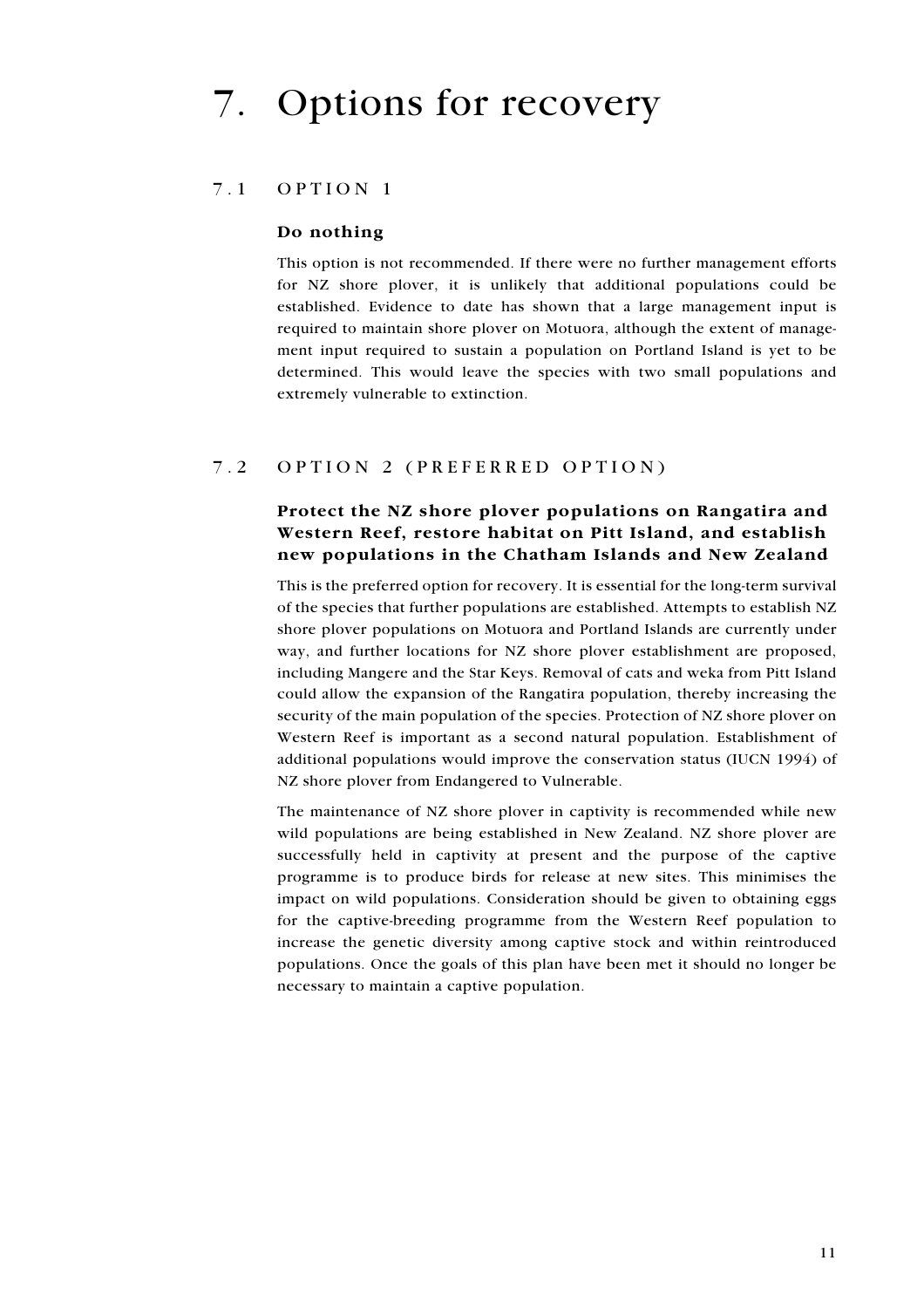### <span id="page-11-0"></span> $7.3$  OPTION 3

## Protect the NZ shore plover populations on Rangatira and Western Reef, and restore habitat on Pitt Island to provide a location for NZ shore plover to expand

This option is not recommended. While restoration of Pitt Island will provide further habitat for NZ shore plover to occupy, the species would still be confined to the Chatham Islands. Being confined to Chatham Islands limits the size the total NZ shore plover population can reach. More importantly, confining NZ shore plover to the Chatham Islands prevents the establishment of the species in New Zealand locations that were part of its historic range.

## 8. Objectives for term of plan

The objectives for shore plover recovery for the term of this plan are:

- 1. Protect the NZ shore plover populations and habitat on Rangatira and Western  $Reef$
- 2. Undertake research on the Western Reef population and investigate means of increasing productivity.
- 3. Produce captive-reared NZ shore plover suitable for release to the wild.
- 4. Establish and maintain additional NZ shore plover populations in the Chatham Islands and other parts of New Zealand.
- 5. Record the presence of NZ shore plover at new sites in the Chatham Islands and investigate juvenile dispersal from Rangatira.

## 9. Work plan

Specific tasks required to achieve each objective, and performance measures to assess success in meeting objectives are set out below.

#### PROTECT THE NZ SHORE PLOVER OBJECTIVE 1. POPULATIONS AND HABITAT ON RANGATIRA AND WESTERN REEF

#### Performance measures

NZ shore plover maintained on Rangatira with a population of around 37-45 pairs and on Western Reef at no less than four pairs over the term of this plan.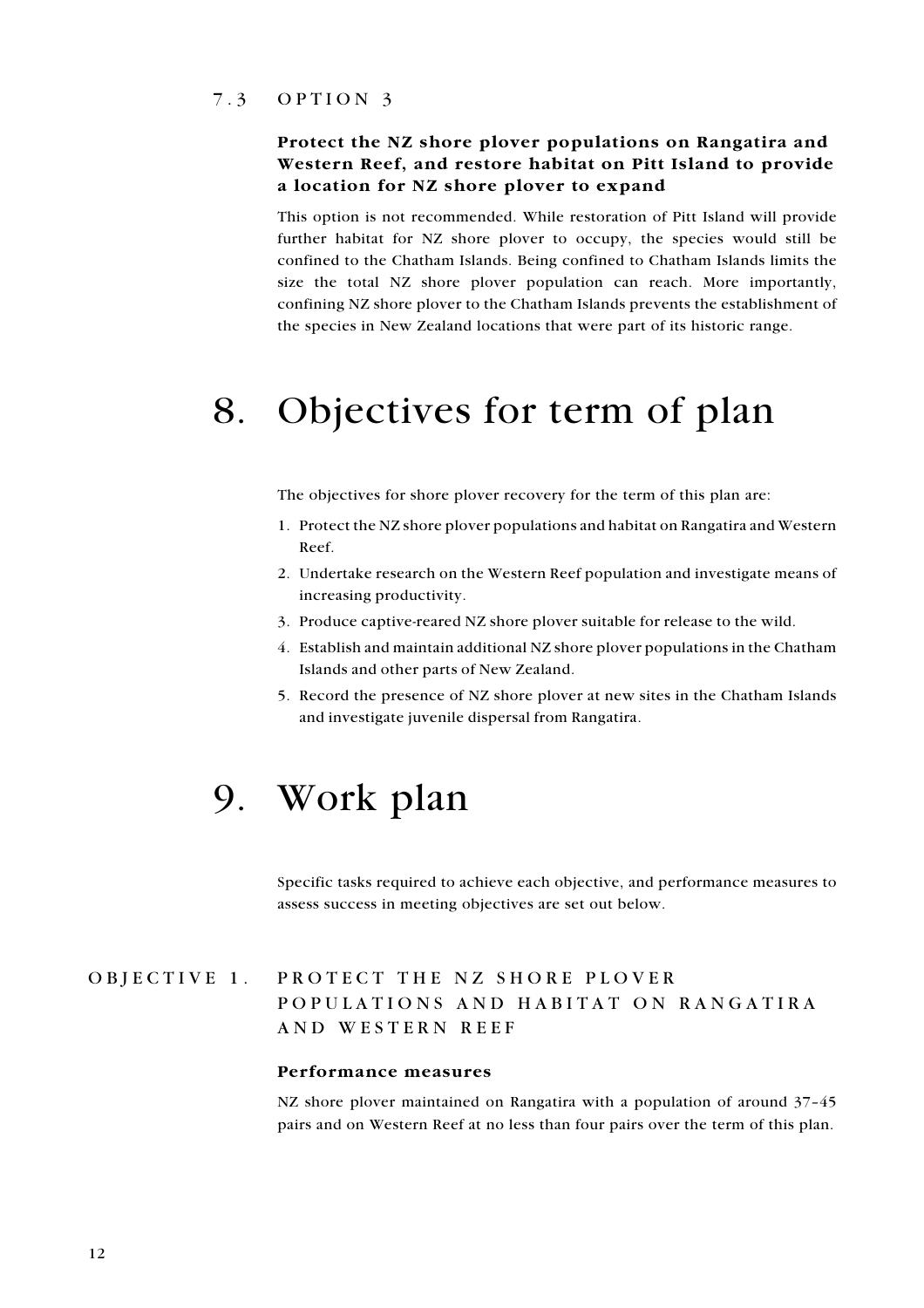#### Explanation

Currently, remnant populations of NZ shore plover exist only on Rangatira and Western Reef. Mitigation of threats and careful monitoring are the principal means of insurance against loss through either slow (incremental) decline or catastrophe. The Western Reef population has apparently survived in isolation for perhaps 100 years, but whether it is sustainable in the long term is unknown.

#### **Actions required**

#### Action 1.1 Maintain habitat quality on Rangatira and Western Reef

#### Explanation

The quality of NZ shore plover habitat is influenced by human activities and by natural change on the coastal margins of Rangatira and Western Reef. Specific measures are recommended to minimise the impacts of activities associated with humans (see Actions  $1.2$  and  $1.3$ ). No priority is given presently to managing natural changes such as the increase in vegetation cover or the encroachment of NZ fur seals on breeding sites, since it is neither practical nor appropriate to reverse these at present. This approach may be reconsidered if changes are threatening the species with extinction.

#### Implement quarantine measures and restrict visitors to Action 1.2 Rangatira

#### Explanation

With the majority of NZ shore plover being found on Rangatira, it is essential that this population is protected from a range of risks. The arrival of introduced predators and of alien diseases must be prevented. Quarantine measures have been in place for many years—new people visiting the island need to be made aware of these measures, and there should be regular audits to ensure they are being followed vigilantly. Details of procedures to be followed are set out in the Rodent Contingency Plan (Couchman 2000). Rangatira is a Nature Reserve and entry is by permit only. Currently, numbers permitted entry are restricted and this needs to continue. Restrictions are also required on use of the coast as an access route around the island to prevent undue disturbance of nesting NZ shore plover. Prevention of illegal entry needs to be rigorously enforced.

#### Priority

Essential

#### Responsibility

Chatham Island Area Office

#### Action 1.3 Minimise human impacts on Western Reef

#### Explanation

NZ shore plover on Western Reef require protection from human disturbance. DOC should restrict its visits to those essential for gathering basic information about the NZ shore plover population there and should discourage other visits to the reef. Legal protection for the reef should be sought if considered appropriate.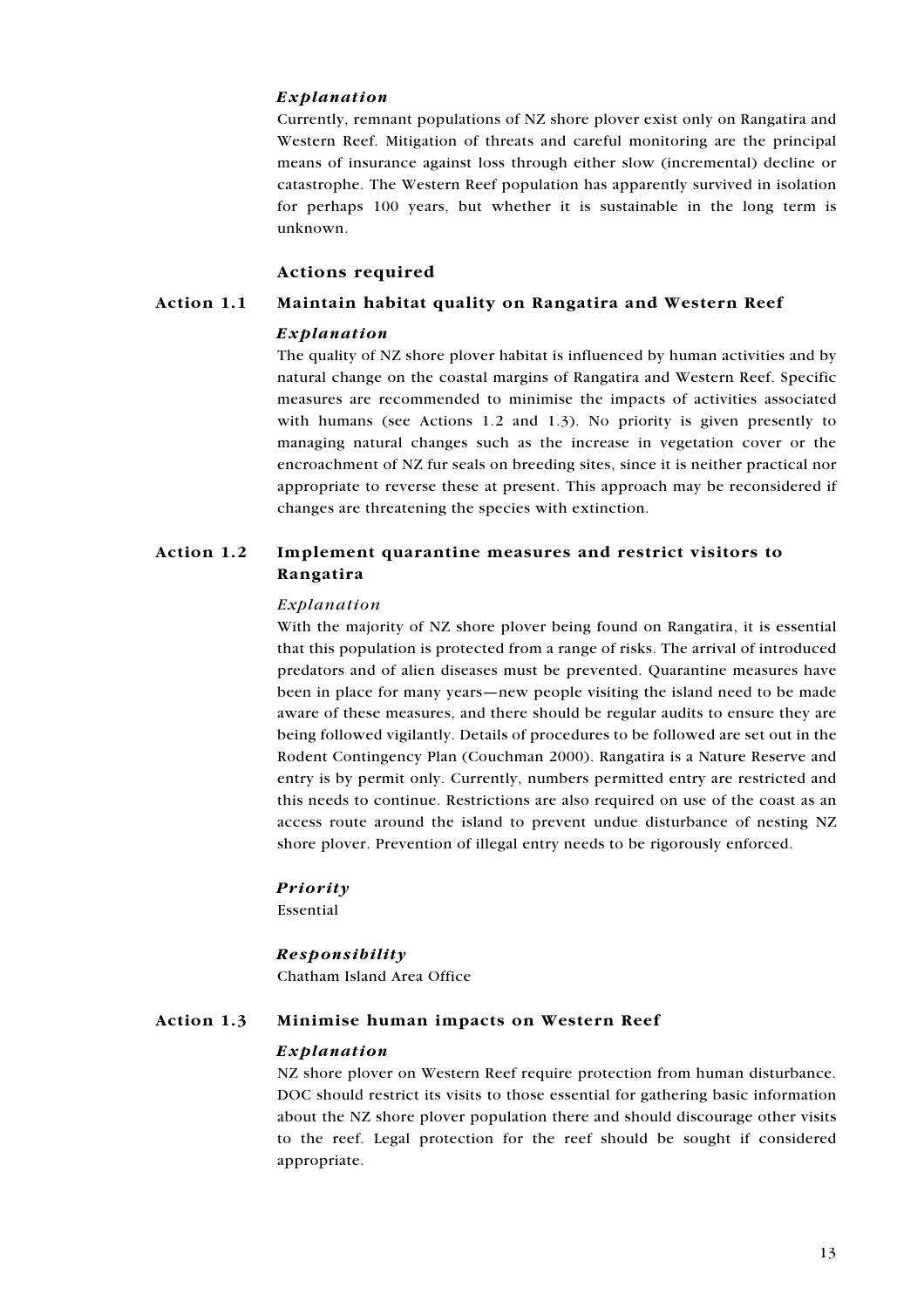## Priority

High

## Responsibility

Chatham Island Area Office

**Wellington Conservancy** 

#### Action 14 Monitor NZ shore plover populations on Rangatira and Western Reef to determine their population trends and habitat range

### Explanation

Monitoring of the NZ shore plover populations is essential to provide early detection of any decline in population from the threats identified earlier. Twice a year censuses (late October and early March) will be undertaken on Rangatira with information collected on total number of individuals, sex and age of birds. Closer monitoring of productivity per pair will be conducted on a sub-set of the population as an indicator of population health. Colour-banding of birds on the northern coast and all juveniles is being conducted in 2001/02 to determine causes of a suspected sex imbalance in the Rangatira population. A census of the Western Reef population should be undertaken at each visit, which should be at least annually. Visits to Western Reef should be restricted to those essential for monitoring and research, mainly because of the large seal population there and the risk that disturbance of the seals may pose to shore plover. A protocol has been developed for Rangatira that includes details on techniques of monitoring and data recording. Similar protocols will be developed for Western Reef by the end of the 2001/02 season.

#### Priority

Essential

## Responsibility

Chatham Island Area Office

#### Action 1.5 Monitor environmental change on Rangatira and Western Reef

#### Explanation

Natural change in the character of breeding habitat should be assessed as part of census and productivity monitoring. Habitat monitoring being undertaken for other species such as black robin on Rangatira should be integrated with monitoring of NZ shore plover habitat. Simple means of recording change are needed, including the following components:

- Record the effect of catastrophic events (such as storms) on breeding habitats during annual censuses.
- · Establish marked photo points and take photos every five years.
- Compare changes in breeding pair distribution, abundance and territory extent in discrete localities every five years. (On Rangatira, Davis' territory numbering system should be updated and territory occupancy monitored at fivevear intervals.)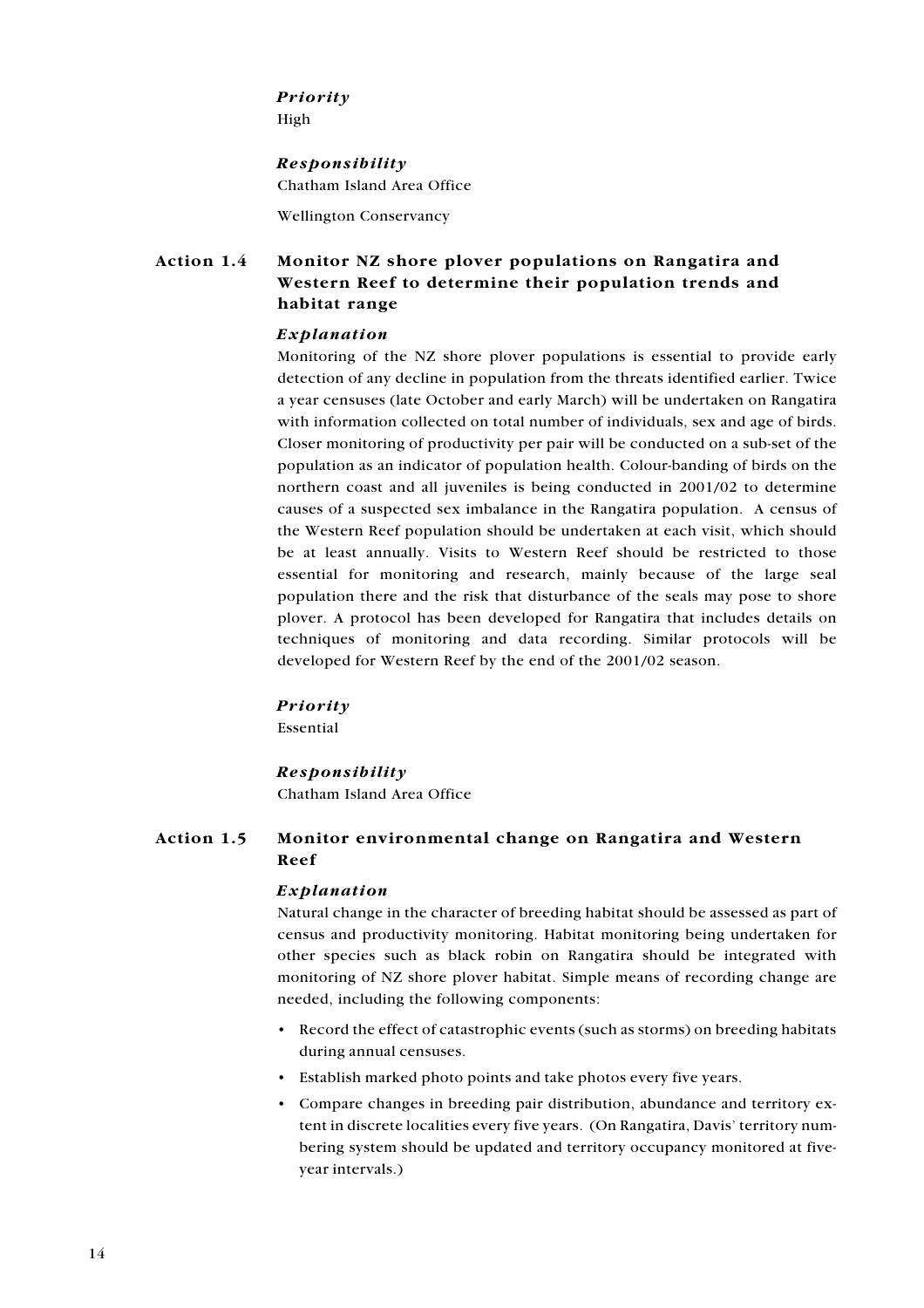#### Priority

Moderate

## Responsibility Chatham Island Area Office

#### UNDERTAKE RESEARCH ON THE WESTERN OBJECTIVE 2. REEF POPULATION AND INVESTIGATE MEANS OF INCREASING PRODUCTIVITY

#### Performance measures

The number of breeding NZ shore plover pairs on Western Reef remains stable or increases for the term of the plan.

## Explanation

The small habitat area on Western Reef means the population will remain small, but it is assumed that it can support a minimum of five pairs. With such a small population and limited habitat area, problems may arise with sex imbalances and birds unable to find sufficient habitat space to establish a breeding territory. This may require active management to correct.

## **Actions required**

#### Action 2.1 Investigate specific aspects of the ecology of the NZ shore plover population on Western Reef

#### Explanation

To effectively manage the NZ shore plover population on Western Reef, information is required on trends in the total population, number of breeding pairs, non-breeding to breeding ratio, productivity and survivorship, territory occupation and territorial behaviour. The extent to which the population is isolated from the Rangatira population also requires investigation. The implications of recent work comparing DNA samples taken from birds in the Western Reef population with samples from the Rangatira population require further consideration (Lambert et al. 2000). Integration of these genes into other NZ shore plover sub-populations may be required to ensure they are retained over the long term.

#### Priority

High

#### Responsibility

Chatham Island Area Office

**Wellington Conservancy**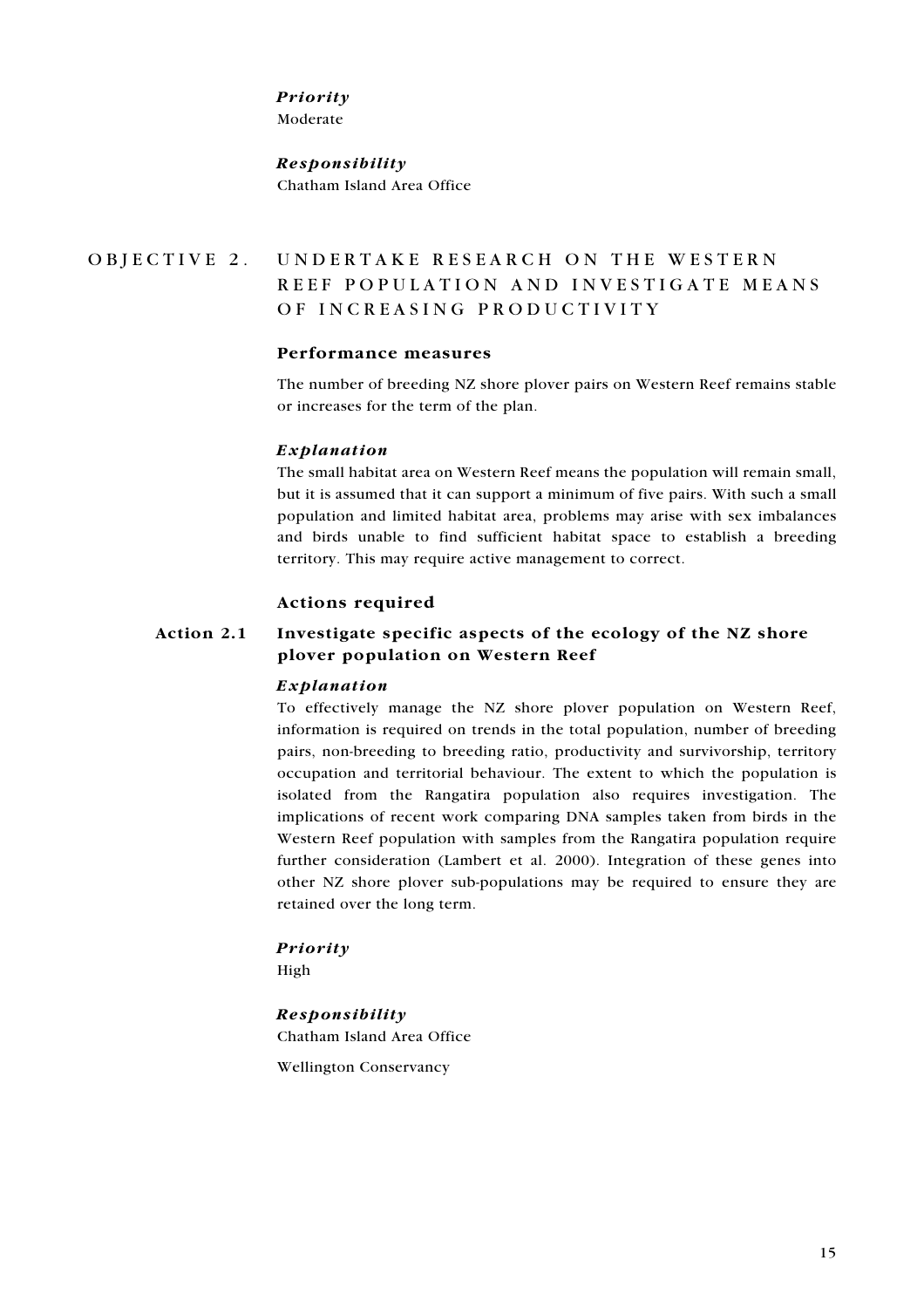#### Action 2.2 Investigate means of increasing number of pairs and/or productivity on Western Reef and implement as appropriate

#### Explanation

Actions to increase the number of pairs and/or productivity of NZ shore plover on Western Reef may prove to be necessary. This could include creation of artificial nests sites, required because of the lack of natural sites there. Translocation of the surplus of males, which are currently in much larger numbers than females, from Western Reef to the captive population may decrease pressure for territorial space while adding genetic diversity to the captive population. Fostering of eggs from Rangatira to Western Reef could be considered.

#### Priority

Moderate

#### Responsibility

Chatham Island Area Office

#### PRODUCE CAPTIVE-REARED NZ SHORE PLOVER OBJECTIVE 3. SUITABLE FOR RELEASE TO THE WILD

#### Performance measures

(1) Maintain two interdependent, self-sustaining captive populations of NZ shore plover, using current best practice, over the term of the plan.

(2) Produce 15-30 captive-reared NZ shore plover per annum that are fit for release to the wild.

#### Explanation

Two interdependent captive populations have already been established at the National Wildlife Centre and Peacock Springs. They provide birds for release into the wild to establish new NZ shore plover populations.

#### **Actions required**

#### Action 3.1 Maintain a captive population of NZ shore plover producing excess birds for release to the wild

#### Explanation

In order to produce shore plover for release to the wild, the captive NZ shore plover population must be maintained in a healthy condition and have excess production. The number of birds available for release should be maximised where possible, but not at the expense of the viability of the captive population or by compromising the quality of the birds produced for release. Ensuring that the captive population is managed to meet the objectives in this plan will be the responsibility of the captive co-ordinator. To date, eggs for the captive rearing programme have come from Rangatira; there is now also the opportunity to collect eggs from Western Reef, thereby possibly increasing genetic diversity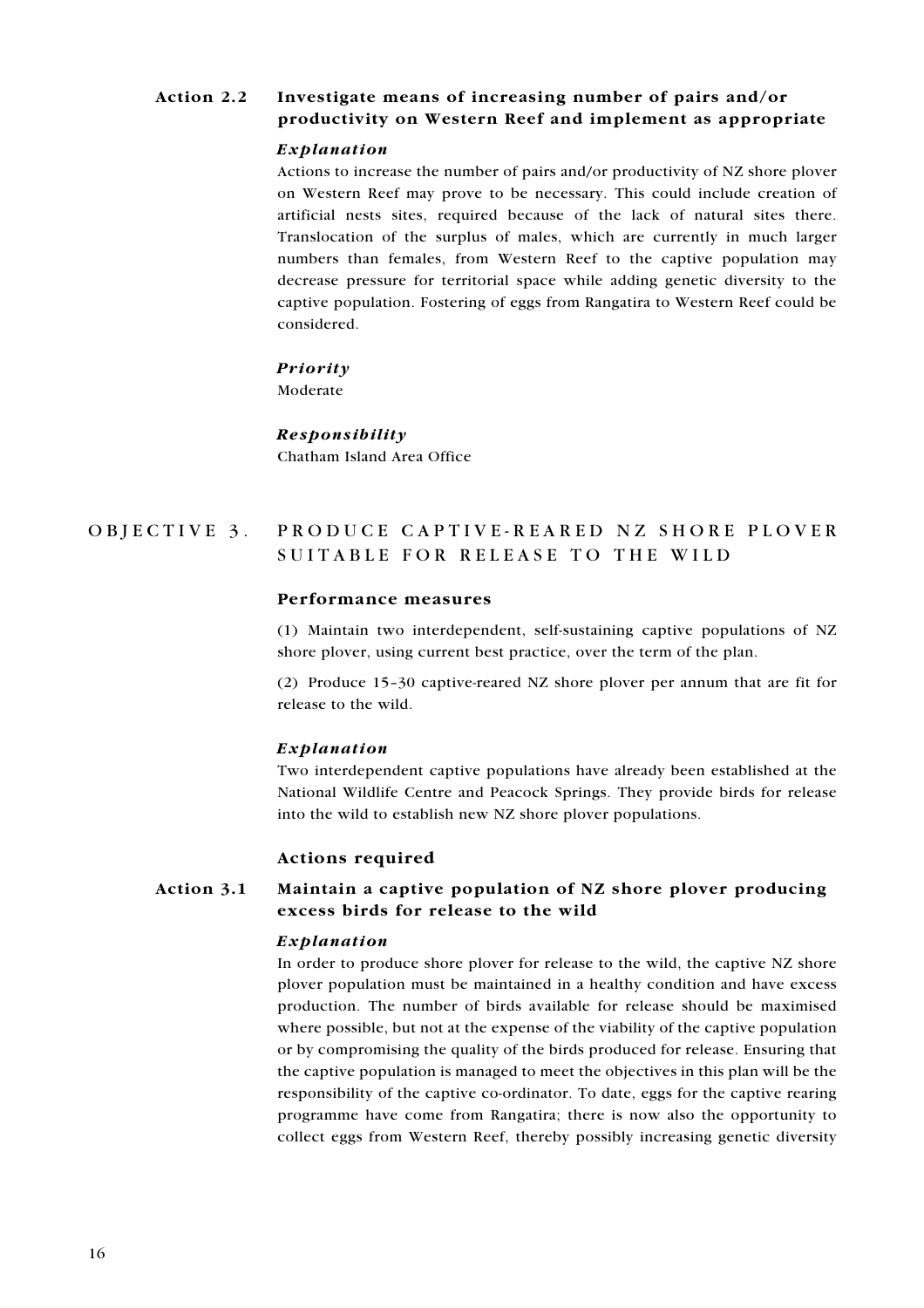among captive stock. However, collection of eggs from Western Reef must not threaten the survival of that population.

#### Priority

Essential

#### Responsibility

Captive Coordinator (National Wildlife Centre)

**Peacock Springs** 

#### Action 3.2 Produce a captive husbandry and incubation manual and update as appropriate

#### Explanation

Captive management techniques undergo constant development. Techniques need to be documented and continue to be updated in a NZ shore plover husbandry manual. NZ shore plover eggs taken from the wild for captive rearing have proved most successful when taken from at least 8 days of incubation. Recent captive trials with incubation of fresh eggs have also been successful, and these techniques need to be documented. By taking eggs from the wild early in incubation, donor pairs are more likely to re-nest earlier in the season, improving their chance of successfully rearing chicks.

#### **Priority**

Moderate

Responsibility National Wildlife Centre

#### OBJECTIVE 4. ESTABLISH AND MAINTAIN ADDITIONAL NZ SHORE PLOVER POPULATIONS IN THE CHATHAM ISLANDS AND OTHER PARTS OF NEW ZEALAND

#### Performance measures

(1) A self-sustaining population of NZ shore plover established at a minimum of one new site (other than Rangatira and Western Reef) by 2005, and at a further two sites by 2011.

(2) Rodent Contingency Plan prepared for Portland Island by 2002.

(3) The next priority site for release of NZ shore plover selected and a detailed site-assessment conducted at least one year prior to being required for the release programme.

#### Explanation

The establishment of at least one additional self-sustaining population of NZ shore plover in the wild should be achieved within the next five years, and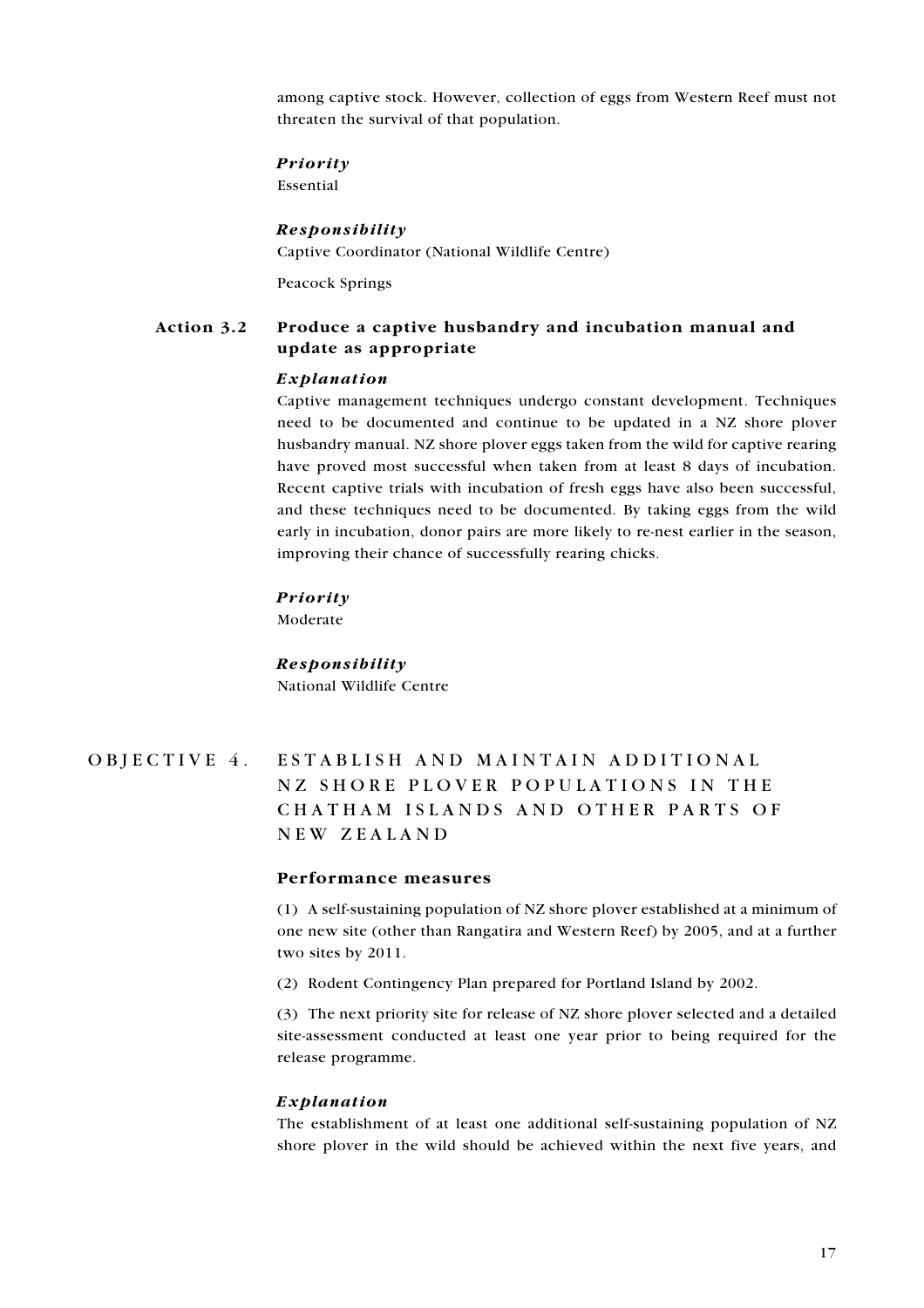additional populations should be established in the ten-year term of this plan. The establishment of these additional populations will provide increased security to the survival of NZ shore plover and improve its conservation status.

#### **Actions required**

#### Action 4.1 Implement quarantine measures for Mangere, Motuora, and Portland Island, and any other potential sites for NZ shore plover release

#### Explanation

NZ shore plover require habitats free of mammalian predators (other than mice) and with low levels of disturbance during the breeding season. Protection from stock, which may trample nests, will also be important. Mangere is a Nature Reserve with strict quarantine measures in place. Motuora is a Recreation Reserve which has high visitor numbers, particularly over the summer. Measures are in place on Motuora to minimise the risk of rodent and other mammalian predator introductions, and visitor disturbance. Portland Island is privately owned, and, with the cooperation of the landowners, there are various measures put in place to minimise the risk of rodent introduction. Although few people visit Portland Island, it is important to encourage the implementation of quarantine measures. As other sites for NZ shore plover release are identified, an assurance that quarantine measures are in place is required.

#### **Priority**

Essential

#### Responsibility

Warkworth Area Office

Wairoa Field Centre Chatham Island Area Office

#### Action 4.2 Continue efforts to establish self-sustaining NZ shore plover populations on Motuora and Portland Island

#### Explanation

The establishment of NZ shore plover on Motuora has required repeated releases of captive-reared birds. Between 1994 and 2000, 75 NZ shore plover were released on Motuora. Dispersal to mainland sites has been the major cause of loss, followed by morepork predation (Davis & Aikman 1997, Aikman 1999). A sole pair has remained on Motuora and bred successfully in 1998/99 and 1999/2000 (Watson 1999, Watson 2000). While the breeding attempts on Motuora are encouraging, the removal of morepork, at least in the short term, may be needed to establish a self-sustaining population. No further releases on Motuora are planned currently. There have been three releases of captive-reared NZ shore plover on Portland Island. Fifteen birds were released in August 1998 (Fastier & Smith 1999), ten in July 1999 (Smith 2000), and thirteen birds in May 2000. There have been high retention rates on Portland from these releases. with 22 of the released birds still present in October 2000 (M. Smith pers. comm.). During the 1999/2000 season, three pairs fledged five chicks between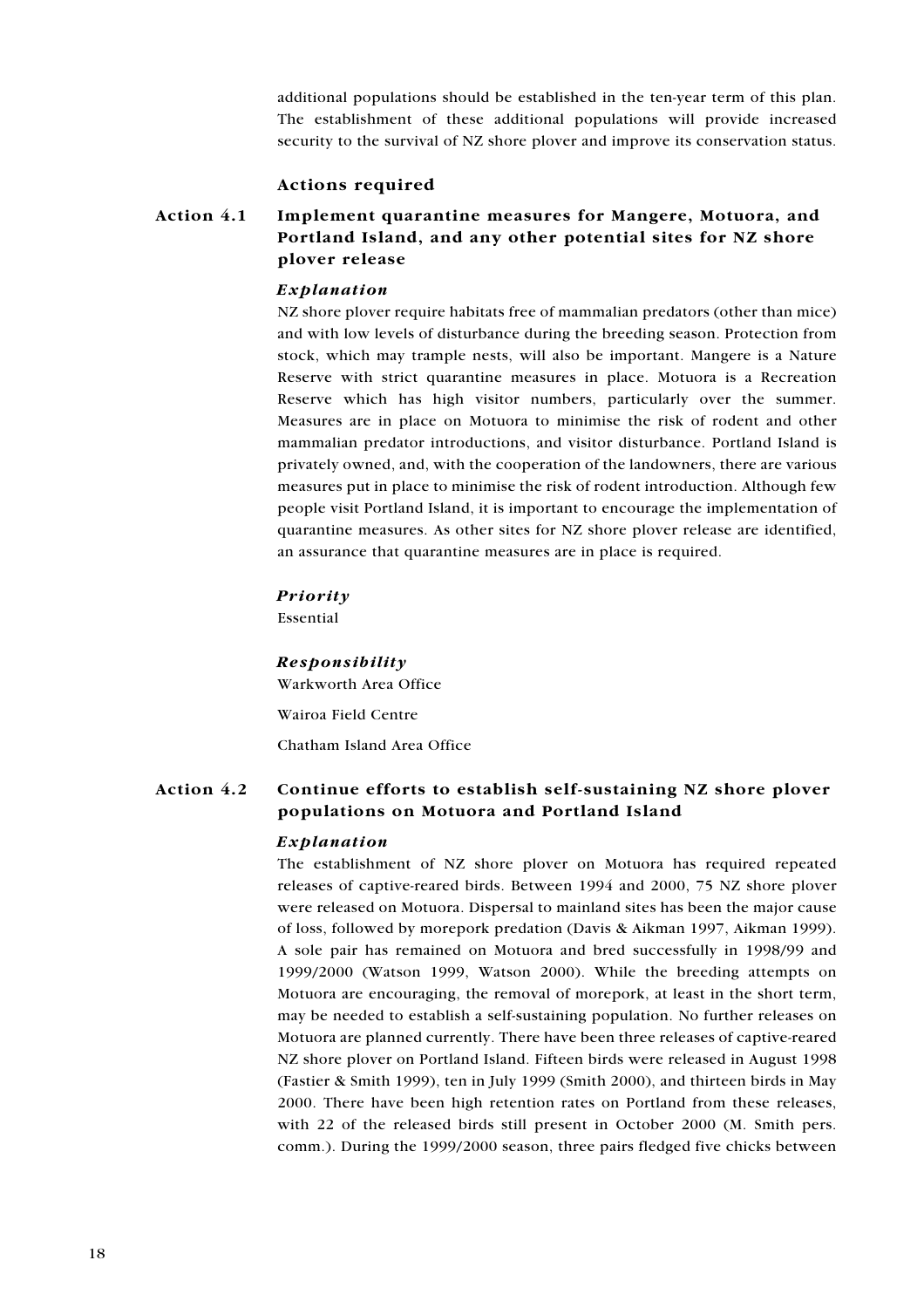them (M. Smith pers. comm.). Given the very encouraging signs to date, further releases should be undertaken on Portland Island.

#### Priority

Essential

#### Responsibility

Warkworth Area Office

Wairoa Field Centre

National Wildlife Centre

#### Action 4.3 Initiate transfer programme to establish NZ shore plover on Mangere, using birds from Rangatira

#### Explanation

NZ shore plover were released on Mangere in the 1970s, but did not establish. While NZ shore plover habitat on Mangere is limited in area, the recent discovery of birds on 8 ha Western Reef suggests that the island could support a small population. The main reasons NZ shore plover have failed to establish from earlier transfer attempts are likely to be the small numbers released and the release of mainly territorial adults. A transfer proposal will be prepared giving details of the release to be conducted in 2001 and providing criteria for determining the success of the transfer and requirements for future transfers to Mangere.

#### Priority

High

#### **Responsibility**

Chatham Island Area Office

#### Action 4.4 Develop, monitor and document NZ shore plover release techniques

#### Explanation

Releases of NZ shore plover require careful monitoring, including measuring the survival of all released birds at set intervals, measuring dispersal and/or territorial behaviour, and developing appropriate monitoring regimes and management of resulting breeding populations. Performance measures to evaluate the success or failure of each release and to decide if further releases should be undertaken are required for each release site. The results of releases on Motuora and Portland Island will be used to determine the best release design for captive-reared birds. Release of wild-reared juveniles and possibly non-breeding adults should be trialed when establishing a third NZ shore plover population in the Chatham Islands. All sightings of NZ shore plover on the mainland or other islands will be recorded and reported to the annual meeting of the recovery group.

#### Priority Essential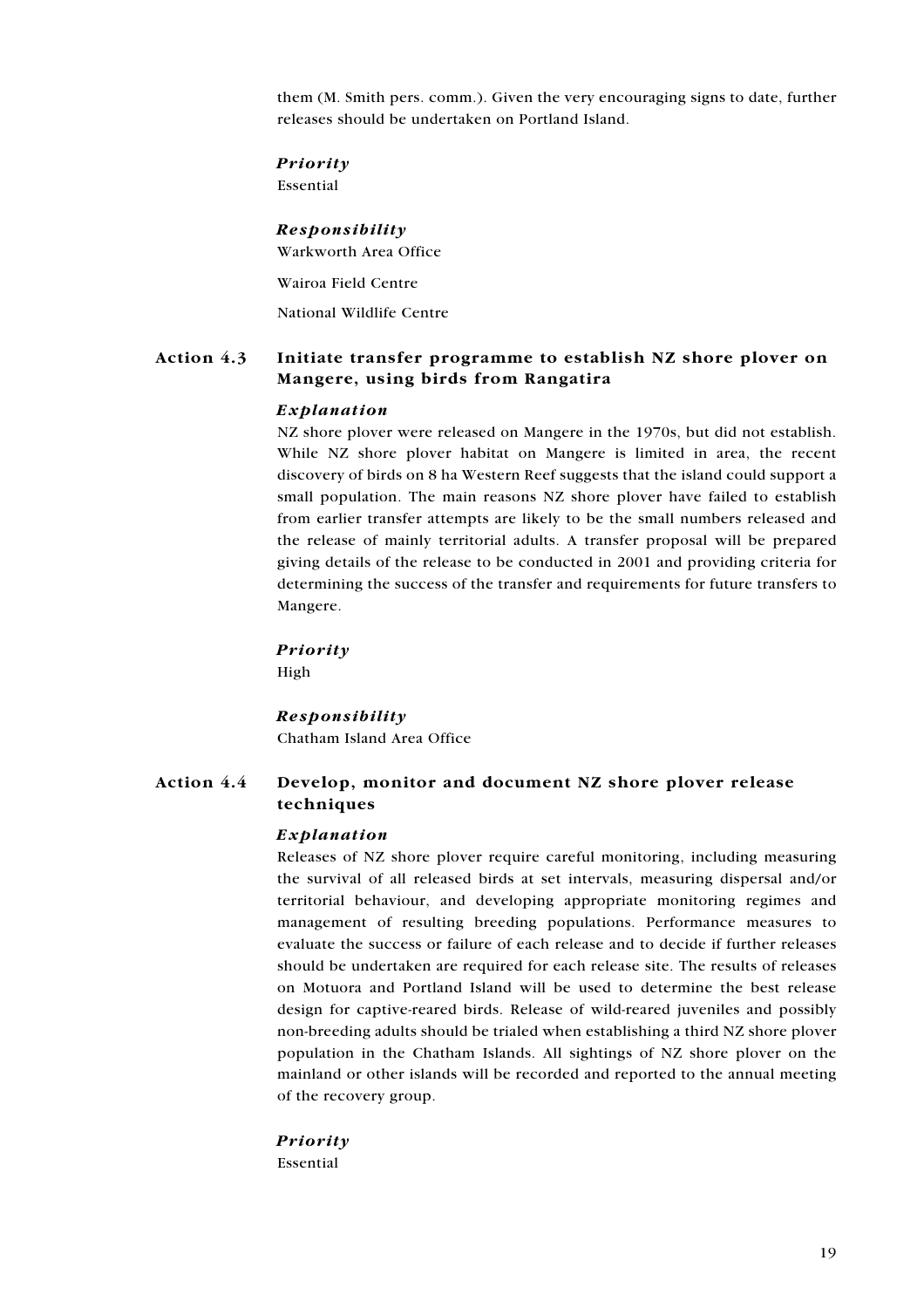#### Responsibility

Chatham Island Area Office

Gisborne Area Office

Warkworth Area Office

#### Action 4.5 Select and conduct a detailed assessment of the next release sites for NZ shore plover

#### Explanation

Additional release sites will be required to meet the ten-year goal of this plan. Appendix 1 provides a preliminary list of potential sites considered suitable for further assessment as release sites. New information gathered from ongoing releases will allow the refinement of site selection criteria and eradication programmes on offshore islands around New Zealand may make additional sites available. Factors to be considered when assessing new sites have been documented by Davis (1994) and Davis & Aikman (1997).

#### Priority

High

#### Responsibility

NZ Shore Plover Recovery Group

#### Action 4.6 Research interactions of NZ shore plover with aerial predators

#### Explanation

Research is required on the impacts of avian predators on newly released NZ shore plovers, particularly the potential or actual impacts of morepork, harrier, skua, and southern black-backed gull.

#### Priority

Lower

#### Responsibility

All Conservancies with release sites

### RECORD THE PRESENCE OF NZ SHORE PLOVER OBJECTIVE 5. AT NEW SITES IN THE CHATHAM ISLANDS AND INVESTIGATE JUVENILE DISPERSAL FROM **RANGATIRA**

## Performance measures

(1) All NZ shore plover sightings on Pitt Island recorded and reported annually.

(2) Star Keys to be visited every three years to check for the presence of NZ shore plover.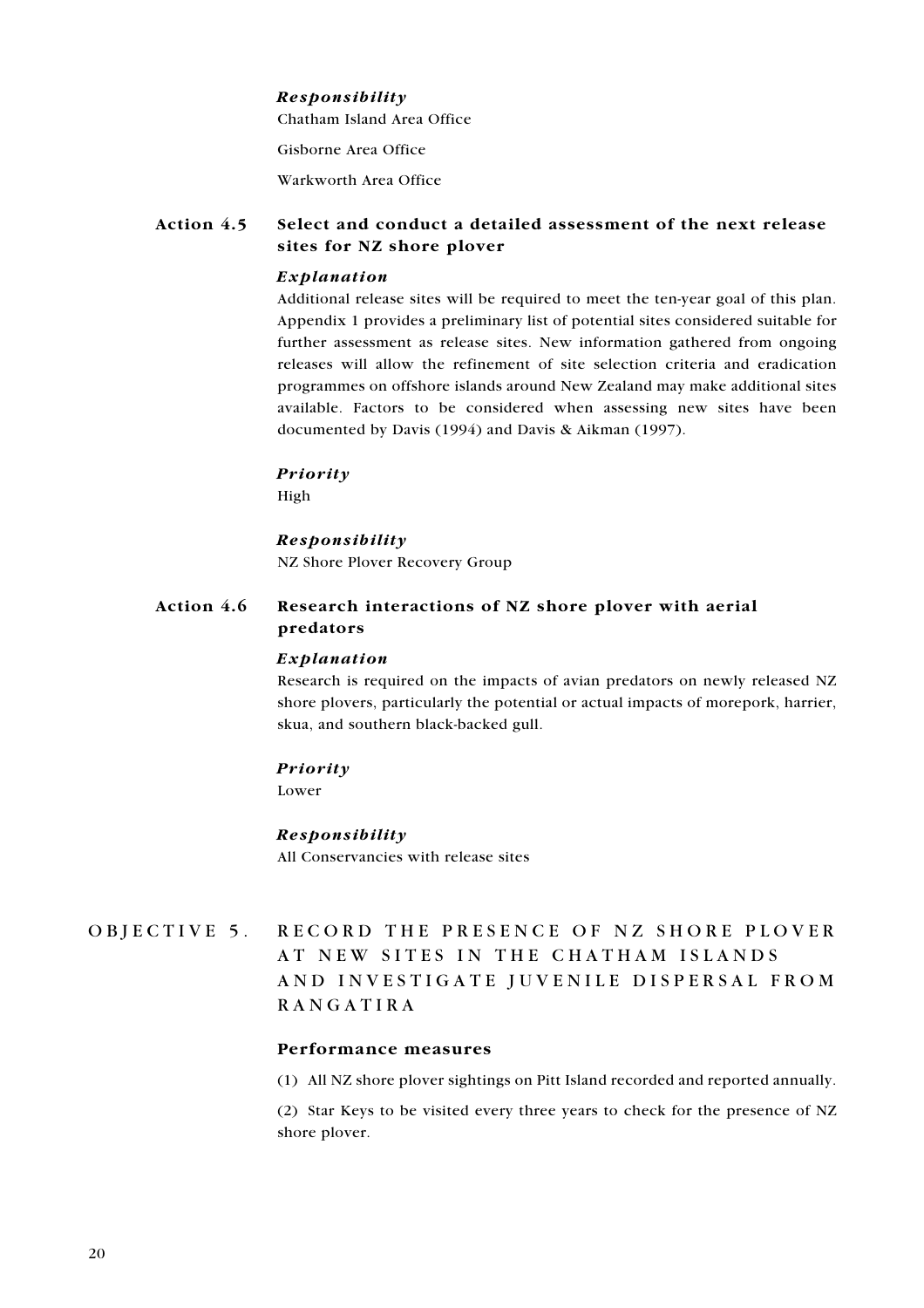<span id="page-20-0"></span>(3) Record any sightings of NZ shore ployer during five-yearly CI ovstercatcher census.

#### Explanation

The recent discovery of NZ shore plover on Western Reef highlights the importance of checking sites in the Chatham Islands where the birds are not known to have occurred in the past. The presence of NZ shore plover at new sites needs to be recorded and followed up as soon as practicable to ensure that any newly established or undiscovered NZ shore plover population is located. An improved knowledge of juvenile dispersal patterns from Rangatira will aid understanding of the existing distribution of NZ shore plover in the Chatham Islands and will also aid understanding of dispersal from release sites.

#### **Action required**

#### Action 5.1 Record presence of NZ shore plover on Pitt Island, Star Keys and other new sites in the Chatham Islands

#### Explanation

Any sighting of NZ shore plover on Pitt Island will be recorded and reported to the recovery group annually. NZ shore plover have been observed in the past on Pitt Island—at North Head beach (A. Davis pers. comm.) and at Glory Bay (S. King pers. comm.). Surveys of other locations in the Chatham Islands should be undertaken as opportunities arise, and any NZ shore plover observed during the five-yearly CI oystercatcher census will be recorded.

#### Priority

Moderate

#### Responsibility

Chathams Area Office

#### Action 5.2 Research juvenile survival and dispersal from Rangatira over the next three years

#### Explanation

Research has been initiated on Rangatira into the fate of juveniles post-fledging (O'Connor 1999). Using radio-transmitters attached to juvenile shore plover, this research will provide information on movement, survival and behaviour after fledging and determine whether mortality mostly occurs on Rangatira or after dispersal. These findings will add to understanding of NZ shore plover dispersal within the Chatham Island Group and can also be applied to understanding the dispersal of released NZ shore plover from Motuora or Portland Island, or any further release sites.

#### Priority

Moderate

**Responsibility** Chatham Island Area Office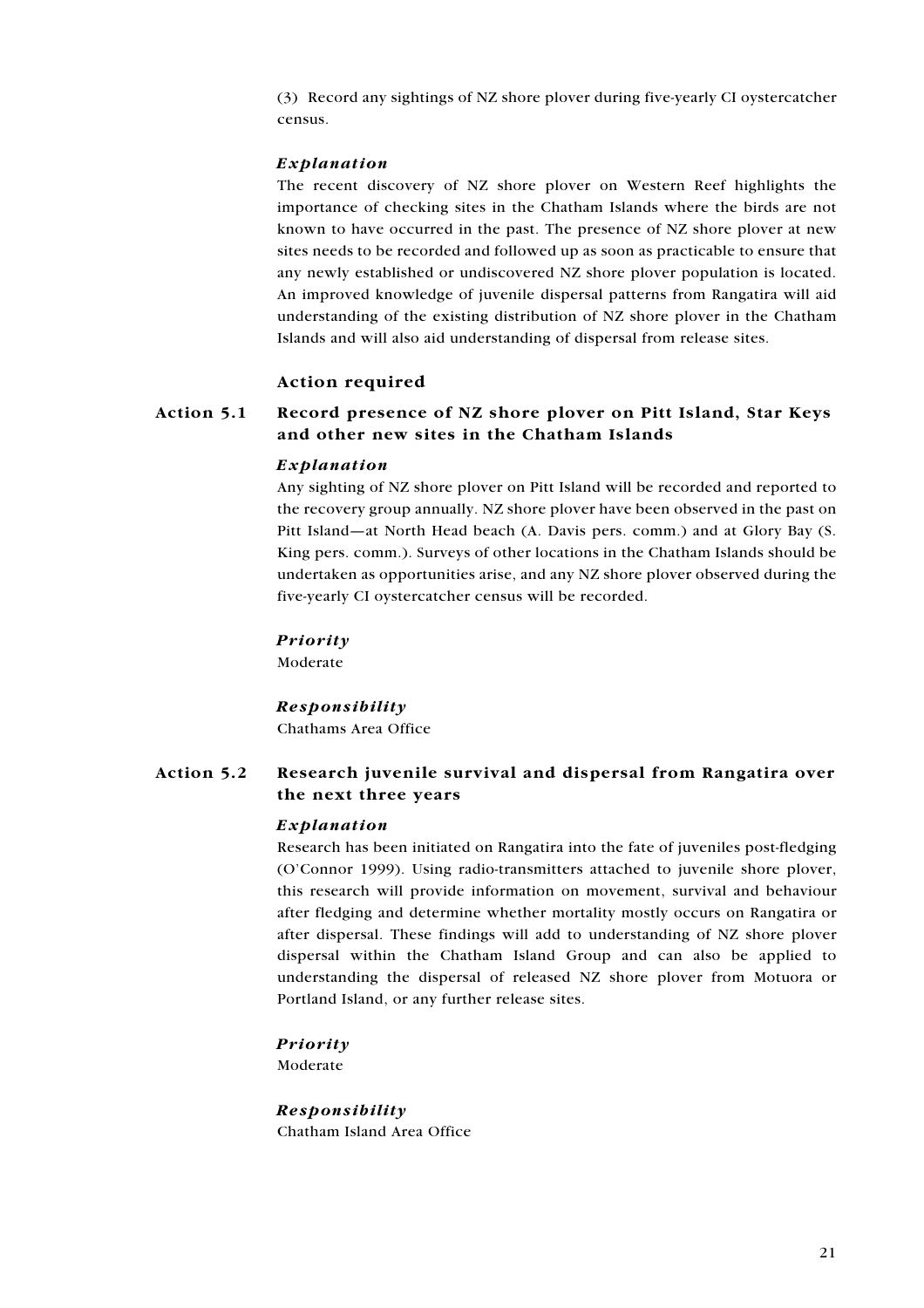## 10. Review date

This plan will be reviewed after ten years, or sooner if new information leads to proposals for a significant change in direction. The plan will remain operative until a reviewed plan is in place. The date that is proposed for review of this recovery plan is July 2011.

## 11. References

- Aikman, H. 1995: Reintroduction of New Zealand shore plover (Thinornis novaeseelandiae): a release strategy. University of Otago Wildlife Management Report 68.
- Aikman, H. 1999: Attempts to establish shore plover (Thinornis novaeseelandiae) on Motuora Island, Hauraki Gulf. Notornis 46: 195-205.
- BirdLife International. 2000: Threatened Birds of the World: The official source for birds on the IUCN Red List. Lynx Edicions, Barcelona, and BirdLife International, Cambridge, UK.
- Couchman, A. 2000. Rodent Contingency Plan for the Chatham Islands. Unpublished report, Department of Conservation, Wellington.
- Davis, A. 1987a: New Zealand shore plover recovery plan. Unpublished report, Department of Conservation, Christchurch.
- Davis, A. 1987b: The behavioural ecology and management of New Zealand shore plover. MSc thesis University of Auckland.
- Davis, A. 1994: Motuora Island, Hauraki Gulf: An assessment of its suitability for the introduction of NZ shore plover. Unpublished report, Department of Conservation, Auckland.
- Davis, A.M.; Aikman, H. 1997: Establishment of shore plover (Thinornis novaeseelandiae) on Motuora Island Part 1: Second release, September 1995. Part 2: Third release, February 1996. Science for Conservation 46.
- Dawson, E W. 1955: The birds of the Chatham Islands Expedition. Notornis 6: 78-82.
- Dowding, J.E. 1998: Report on a trip to the Chatham Islands to set up the shore plover banding trial, January 1998. Unpublished report, Department of Conservation, Wellington.
- Dowding, J.E. 2000: Preliminary assessment of banding trial. Unpublished report, Department of Conservation, Wellington.
- Dowding, J.E.; Kennedy, E.S. 1993: Size, age structure and morphometrics of the shore plover population on South East Island. Notornis 40: 213-222.
- Fastier, D.; Smith, M. 1999: Portland Island shore plover release. Unpublished report, Department of Conservation, Wairoa.
- Flack, J.A.D. 1976: The shore plover. Wildlife Review 5: 41-44.
- Fleming, C.A. 1939: Birds of the Chatham Islands. Emu 39:1-15.
- Gummer, H. 2000: End of season report 1999/2000, New Zealand shore plover (Thinornis novaeseelandiae) South East (Rangatira) Island. Unpublished report, Department of Conservation, Chatham Islands.
- Holland, G. 2000: National Wildlife Centre Mount Bruce, end of breeding season report 1999/2000, Unpublished report, Department of Conservation, National Wildlife Centre Mount Bruce.

IUCN Species Survival Commission. 1994: IUCN Red List Categories. IUCN, Gland, Switzerland.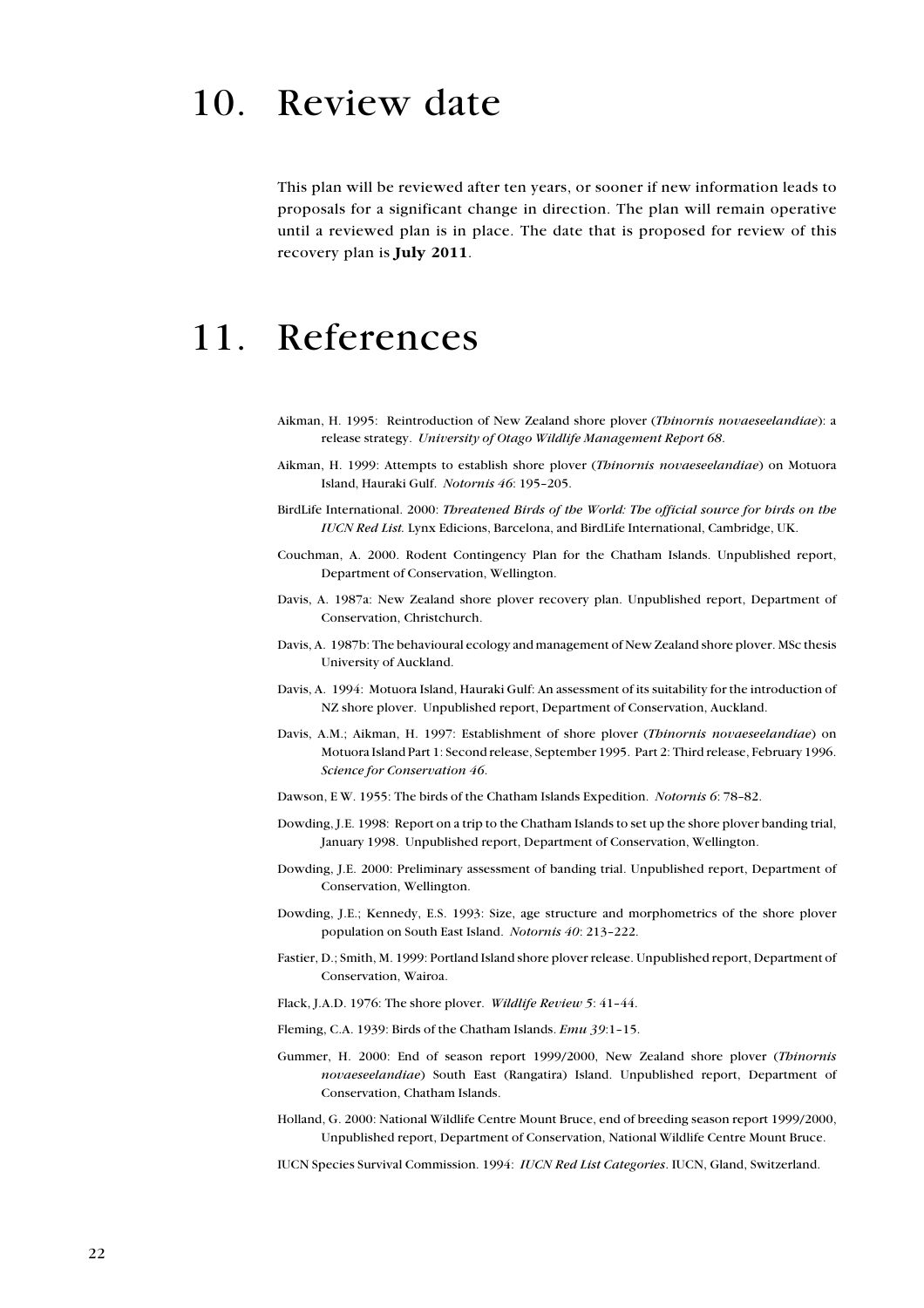- <span id="page-22-0"></span>Kennedy, E.S.; Reed, C.M.E.; Davis, A. 1997: New Zealand shore plover (tuturuatu) Thinornis novaeseelandiae recovery plan. (draft) Unpublished report, Department of Conservation, Wellington.
- Lambert, D.; Miller, H.; Anderson, I. 2000: DNA analysis of shore plovers. Unpublished report, Massey University, Palmerston North.
- Molloy, J.; Davis, A. 1994: Setting priorities for the conservation of New Zealand's threatened plants and animals. (2nd edn) Department of Conservation, Wellington.
- O'Connor, S. 1999: South East Island Trip Report 25.2.99-16.3.99: shore plover blood collection, telemetry and banding. Unpublished report, Department of Conservation, Wellington.
- O'Connor, S. 2000: Report on two shore plover trips to the Western Reef: February and April 1999. Unpublished report, Department of Conservation, Wellington.
- Oliver, W.R.B. 1955: New Zealand birds. (2nd edn) Reed, Wellington.
- Smith, M. 2000: Shore Plover Programme Portland Island 1999/2000. Unpublished report, Department of Conservation, Wairoa Field Centre.
- Thurley, T. 1999: Report on New Zealand shore plover on South East Island, 1998/99 breeding, census and colour band trial. Unpublished report, Department of Conservation, Chatham Islands.
- Watson, S. 1999: New Zealand shore plover: Motuora Island end of season report 1998/99. Unpublished report, Department of Conservation, Warkworth.
- Watson, S. 2000: New Zealand shore plover: Motuora Island end of season report 1999/2000. Unpublished report, Department of Conservation, Warkworth.